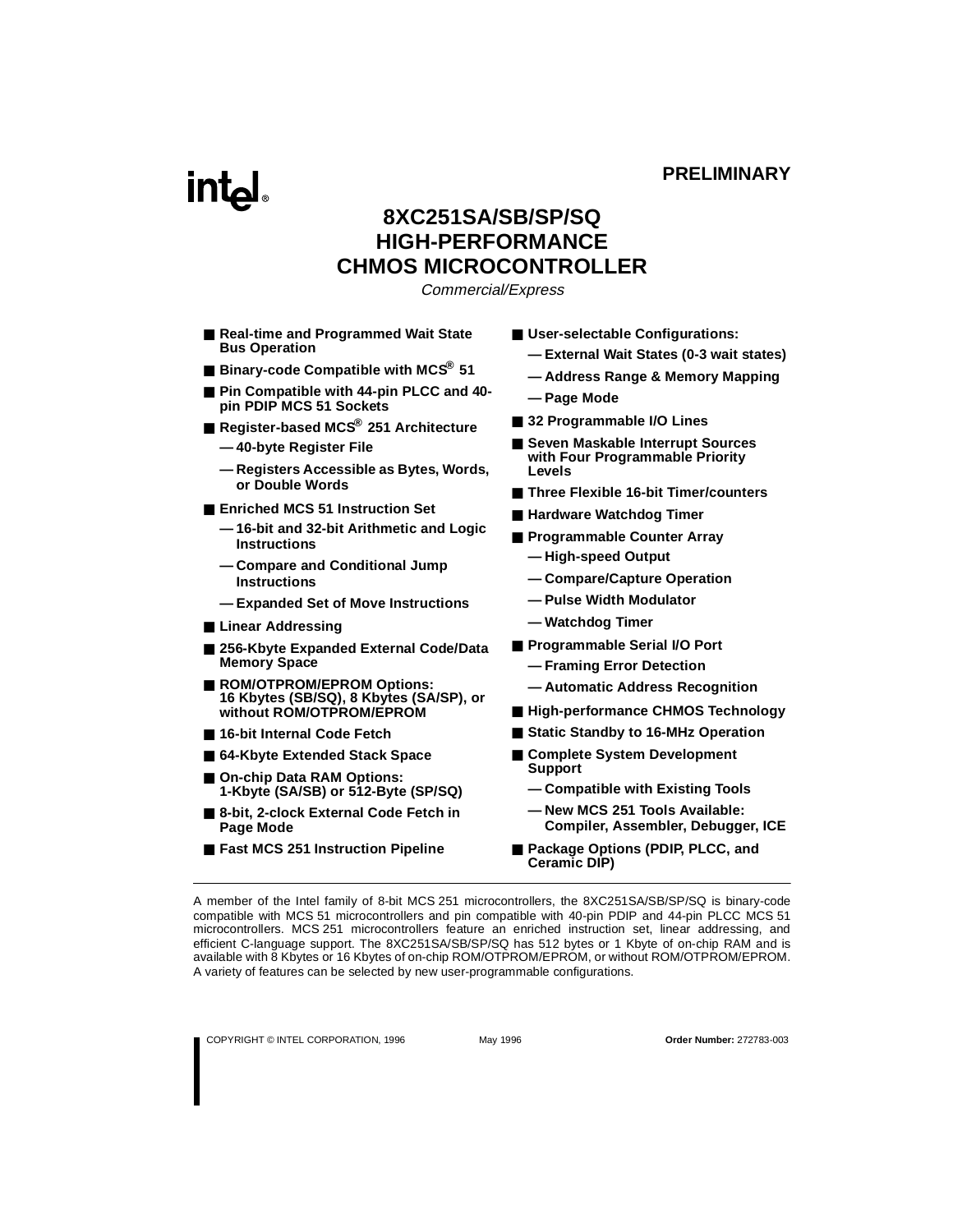Information in this document is provided in connection with Intel products. No license, express or implied, by estoppel or otherwise, to any intellectual property rights is granted by this document. Except as provided in Intel's Terms and Conditions of Sale for such products, Intel assumes no liability whatsoever, and Intel disclaims any express or implied warranty, relating to sale and/or use of Intel products including liability or warranties relating to fitness for a particular purpose, merchantability, or infringement of any patent, copyright or other intellectual property right. Intel products are not intended for use in medical, life saving, or life sustaining applications.

Intel retains the right to make changes to specifications and product descriptions at any time, without notice.

\*Third-party brands and names are the property of their respective owners.

Copies of documents which have an ordering number and are referenced in this document, or other Intel literature, may be obtained from:

Intel Corporation P.O. Box 7641 Mt. Prospect IL 60056-764 or call 1-800-548-4725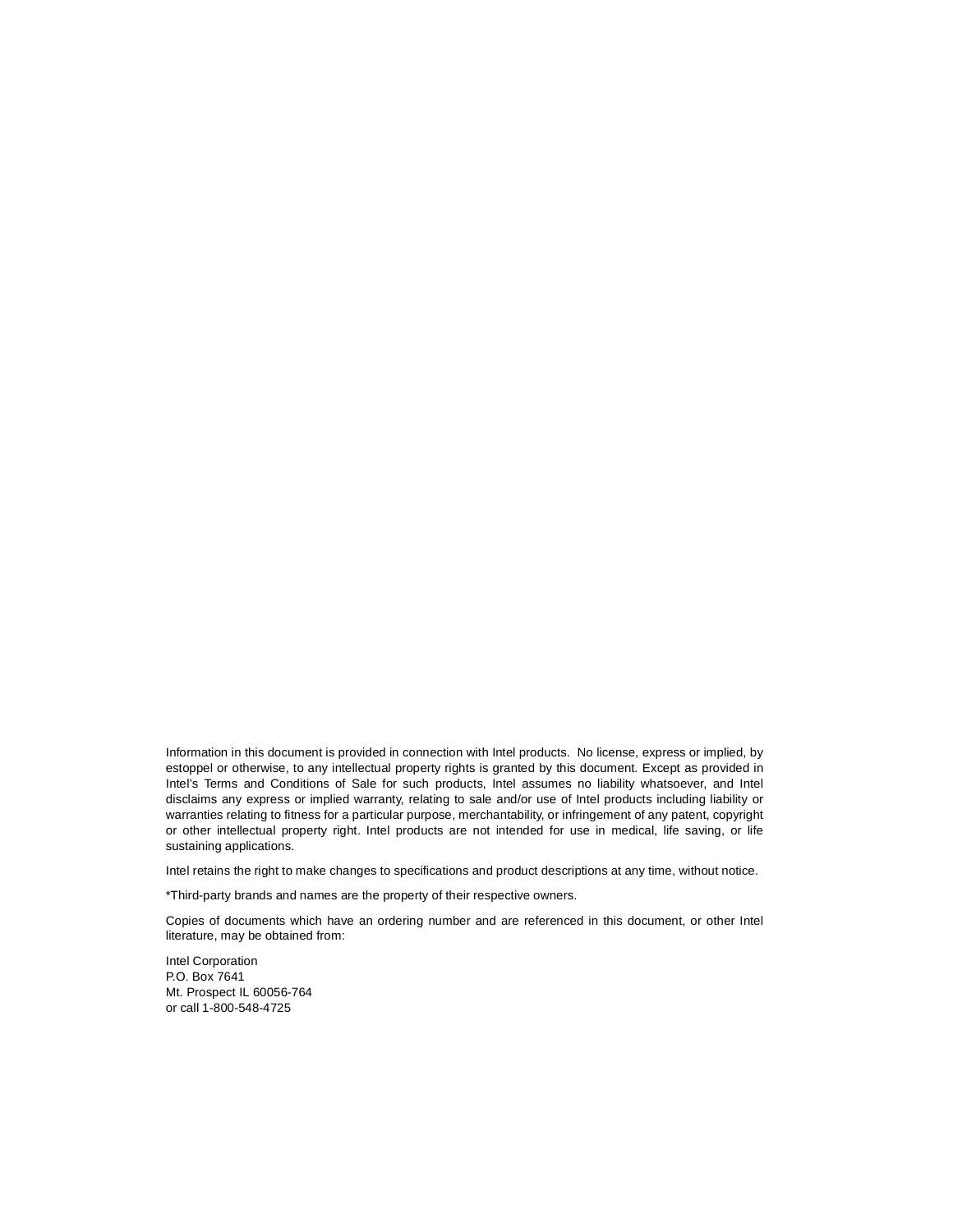# **intal 8XC251SA/SB/SP/SQ HIGH-PERFORMANCE CHMOS MICROCONTROLLER**



**Figure 1. 8XC251SA/SB/SP/SQ Block Diagram**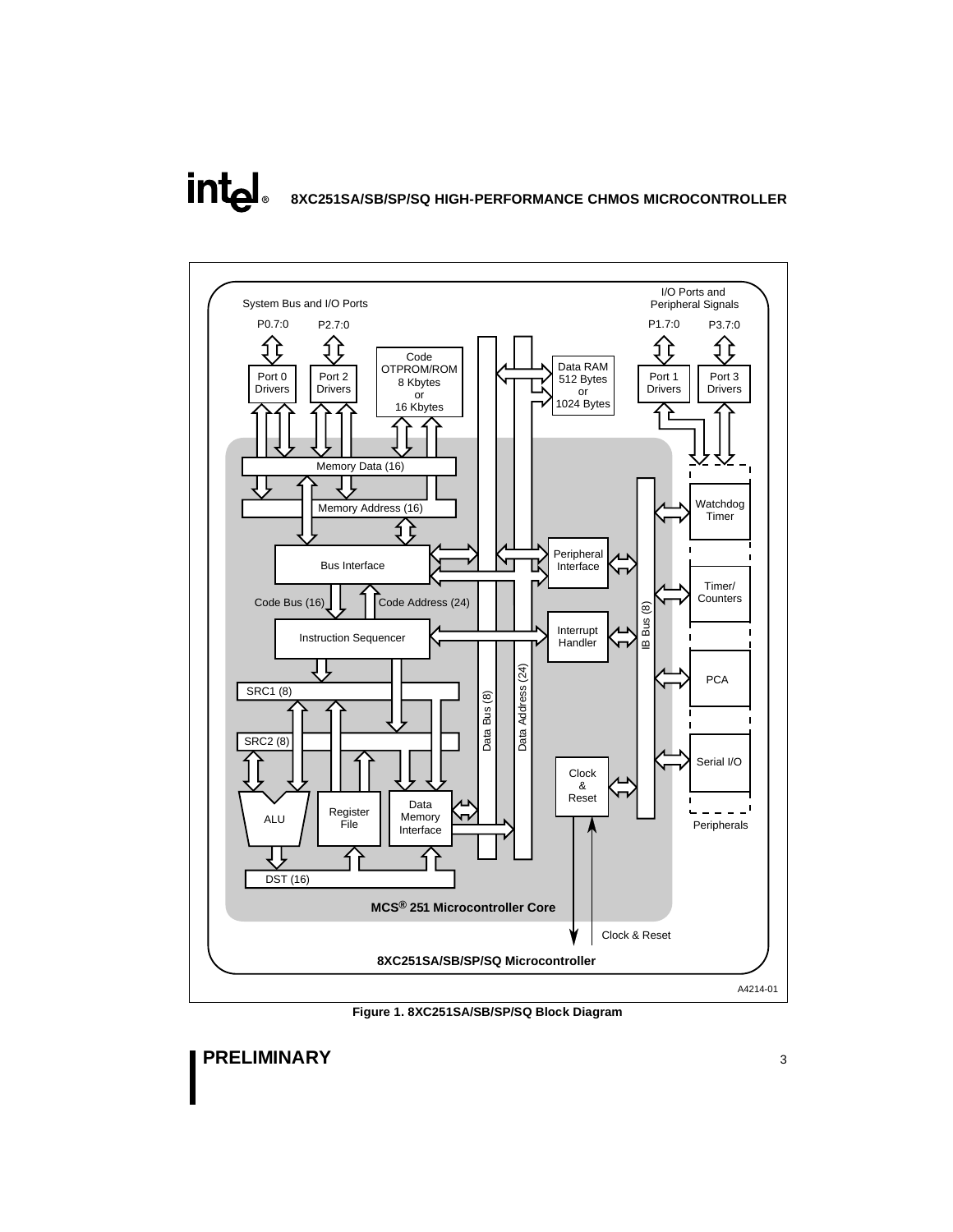# intd.

## <span id="page-3-0"></span>**1.0 NOMENCLATURE**



| <b>Parameter</b>                   | <b>Options</b> | <b>Description</b>                                                                                       |
|------------------------------------|----------------|----------------------------------------------------------------------------------------------------------|
| Temperature and Burn-in<br>Options | no mark        | Commercial operating temperature range (0°C to 70°C) with<br>Intel standard burn-in.                     |
|                                    | т              | Express operating temperature range $(-40^{\circ}$ C to 85 $^{\circ}$ C) with<br>Intel standard burn-in. |
| Packaging Options                  | N              | 44-pin Plastic Leaded Chip Carrier (PLCC)                                                                |
|                                    | P              | 40-pin Plastic Dual In-line Package (PDIP)                                                               |
|                                    | C              | 40-pin Ceramic Dual In-line Package (Ceramic DIP)                                                        |
| <b>Program Memory Options</b>      | $\Omega$       | Without ROM/OTPROM/EPROM                                                                                 |
|                                    | 3              | <b>ROM</b>                                                                                               |
|                                    | $\overline{7}$ | User programmable OTPROM/EPROM                                                                           |
| Process Information                | C              | <b>CHMOS</b>                                                                                             |
| <b>Product Family</b>              | 251            | 8-bit control architecture                                                                               |
| <b>Device Memory Options</b>       | <b>SA</b>      | 1-Kbyte RAM/8-Kbyte ROM/OTPROM/EPROM                                                                     |
|                                    | <b>SB</b>      | 1-Kbyte RAM/16-Kbyte ROM/OTPROM/EPROM or without<br>ROM/OTPROM/EPROM                                     |
|                                    | <b>SP</b>      | 512-byte RAM/8-Kbyte ROM/OTPROM/EPROM                                                                    |
|                                    | SQ             | 512-byte RAM/16-Kbyte ROM/OTPROM/EPROM or without<br>ROM/OTPROM/EPROM                                    |
| Device Speed                       | 16             | External clock frequency                                                                                 |

**Table 1. Description of Product Nomenclature**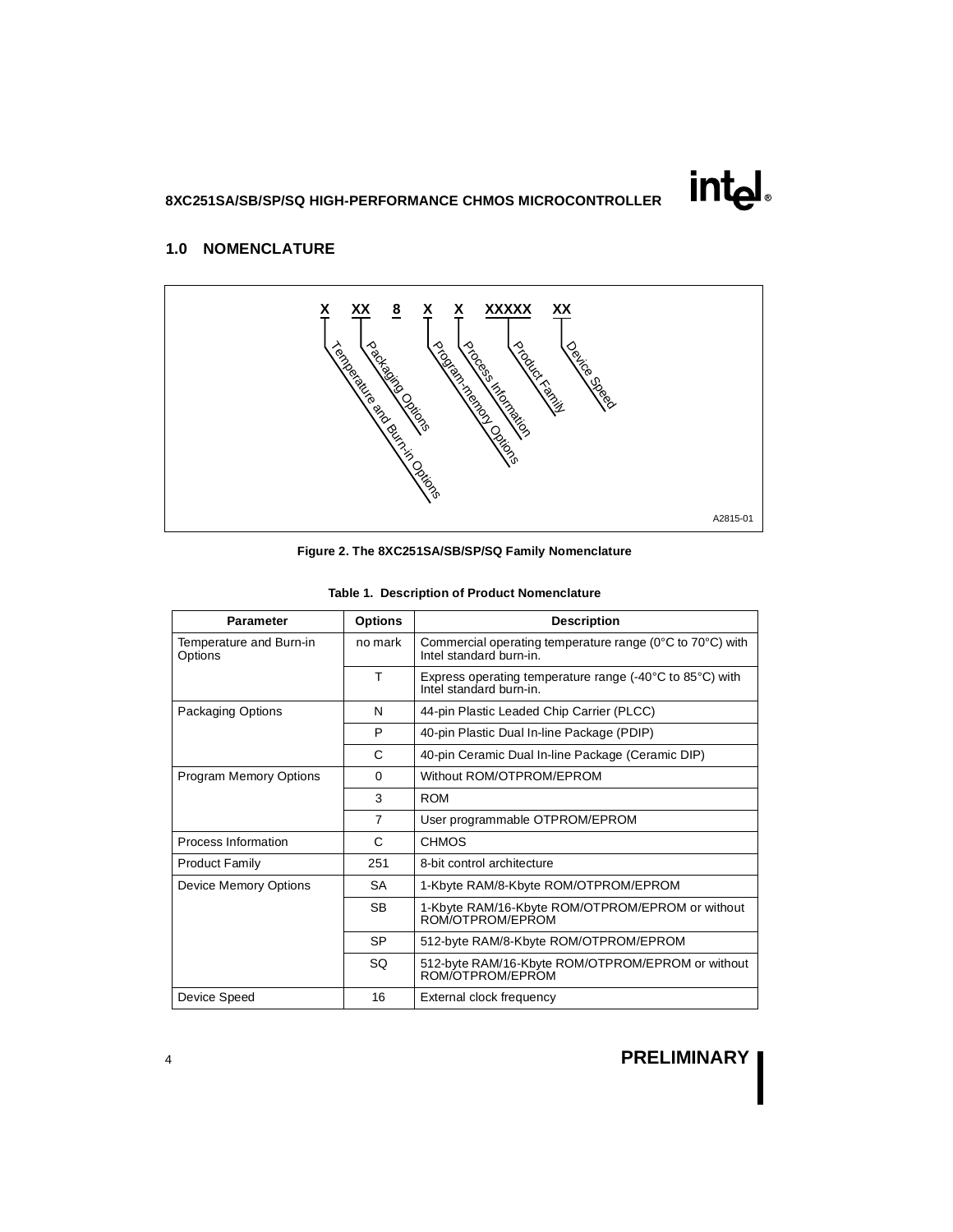**8XC251SA/SB/SP/SQ HIGH-PERFORMANCE CHMOS MICROCONTROLLER**

Table 2 lists the proliferation options. See [Figure 2](#page-3-0) for the 8XC251SA/SB/SP/SQ family nomenclature.

| 8XC251SA/SB/SP/SQ<br>$(0 - 16$ MHz; $5$ V $\pm 10\%$ ) |              |  |  |  |  |  |
|--------------------------------------------------------|--------------|--|--|--|--|--|
| 80C251SB16                                             | CPU-only     |  |  |  |  |  |
| 80C251SQ16                                             | CPU-only     |  |  |  |  |  |
| 83C251SA16                                             | ROM          |  |  |  |  |  |
| 83C251SB16                                             | ROM          |  |  |  |  |  |
| 83C251SP16                                             | ROM          |  |  |  |  |  |
| 83C251SQ16                                             | ROM          |  |  |  |  |  |
| 87C251SA16                                             | OTPROM/EPROM |  |  |  |  |  |
| 87C251SB16                                             | OTPROM/EPROM |  |  |  |  |  |
| 87C251SP16                                             | OTPROM/EPROM |  |  |  |  |  |
| 87C251SQ16                                             | OTPROM/EPROM |  |  |  |  |  |

#### **Table 2. Proliferation Options**

Table 3 lists the 8XC251SA/SB/SP/SQ packages.

#### **Table 3. Package Information**

| Pkg. | <b>Definition</b>  | <b>Temperature</b>                   |
|------|--------------------|--------------------------------------|
| N    | 44 Id. PLCC        | $0^{\circ}$ C to $+70^{\circ}$ C     |
| P    | 40 Id. Plastic DIP | $0^{\circ}$ C to +70 $^{\circ}$ C    |
| C    | 40 ld. Ceramic DIP | $0^{\circ}$ C to $+70^{\circ}$ C     |
| TN   | 44 Id. PLCC        | -40 $^{\circ}$ C to +85 $^{\circ}$ C |
| ТP   | 40 Id. Plastic DIP | -40 $^{\circ}$ C to +85 $^{\circ}$ C |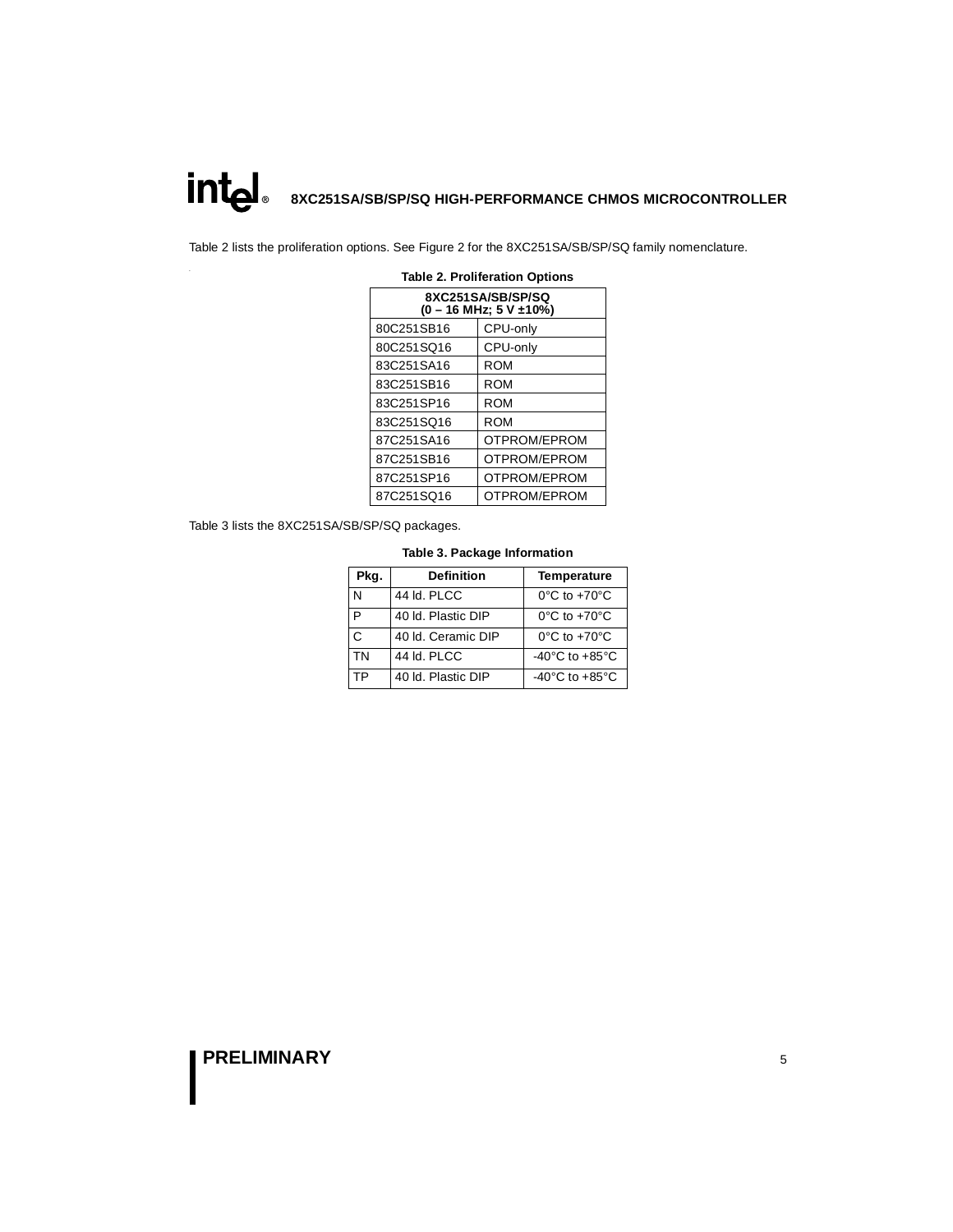### **2.0 PINOUT**



**Figure 3. 8XC251SA/SB/SP/SQ 44-pin PLCC Package**

intهi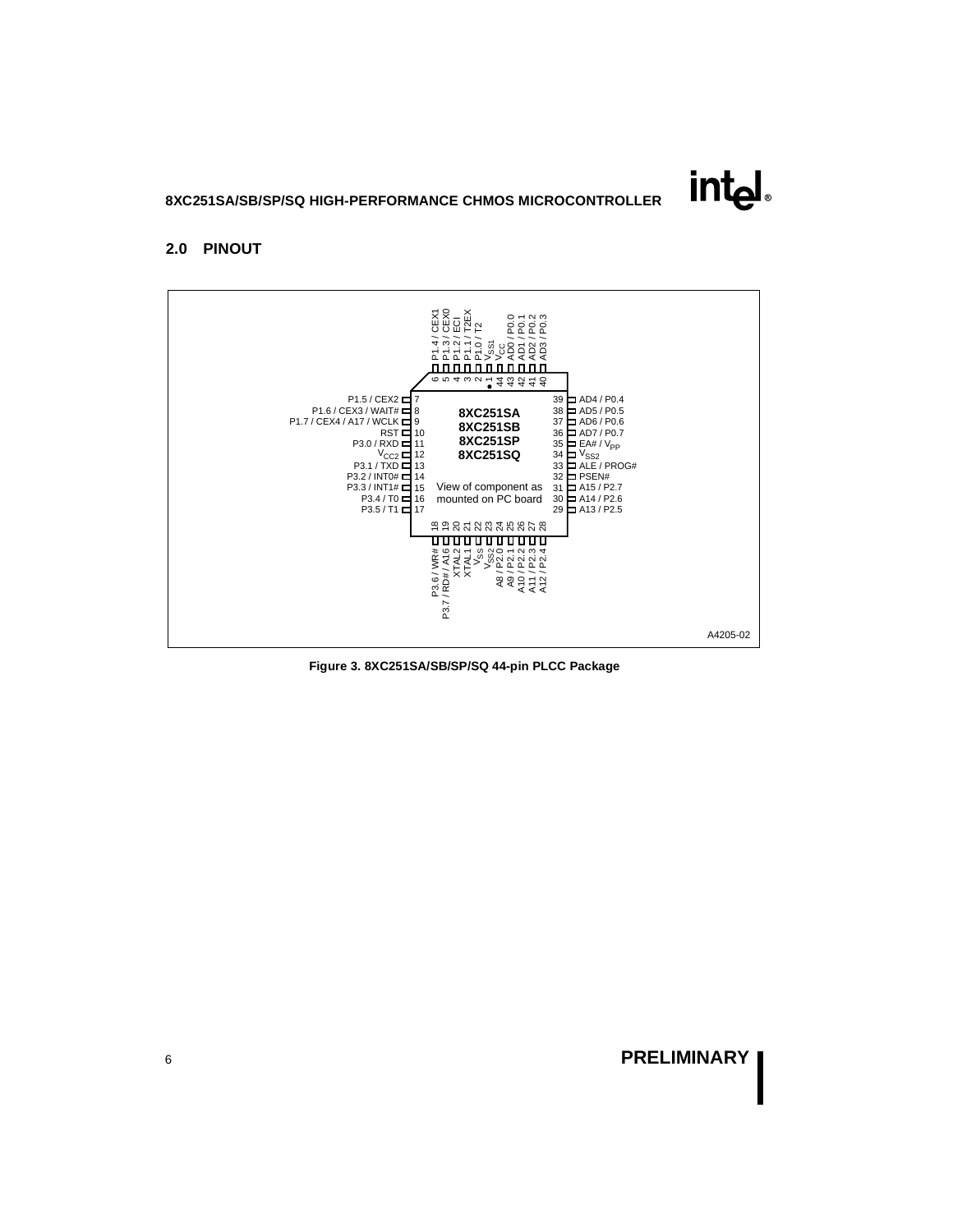**intal 8XC251SA/SB/SP/SQ HIGH-PERFORMANCE CHMOS MICROCONTROLLER**



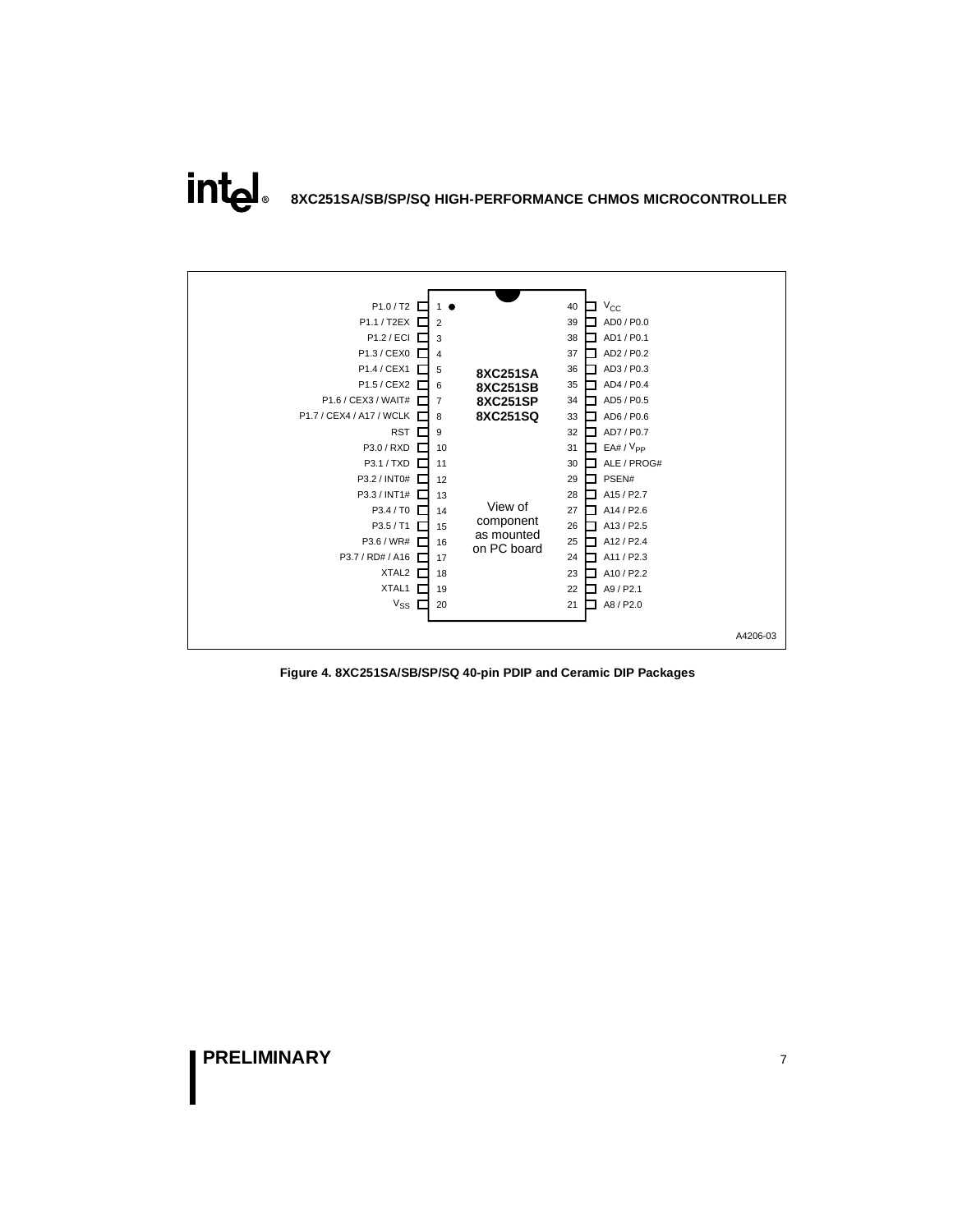

| <b>PLCC</b>    | <b>DIP</b>     | Name               | <b>PLCC</b> | <b>DIP</b> | Name                    |
|----------------|----------------|--------------------|-------------|------------|-------------------------|
| $\mathbf{1}$   |                | $V_{SS1}$          | 23          |            | $V_{SS2}$               |
| $\overline{2}$ | $\mathbf{1}$   | P1.0/T2            | 24          | 21         | A8/P2.0                 |
| 3              | 2              | P1.1/T2EX          | 25          | 22         | A9/P2.1                 |
| $\overline{4}$ | 3              | <b>P1.2/ECI</b>    | 26          | 23         | A10/P2.2                |
| 5              | $\overline{4}$ | P1.3/CEX0          | 27          | 24         | A11/P2.3                |
| 6              | 5              | P1.4/CEX1          | 28          | 25         | A12/P2.4                |
| $\overline{7}$ | 6              | P1.5/CEX2          | 29          | 26         | A13/P2.5                |
| 8              | $\overline{7}$ | P1.6/CEX3/WAIT#    | 30          | 27         | A14/P2.6                |
| 9              | 8              | P1.7/CEX4/A17/WCLK | 31          | 28         | A15/P2.7                |
| 10             | 9              | <b>RST</b>         | 32          | 29         | PSEN#                   |
| 11             | 10             | P3.0/RXD           | 33          | 30         | ALE/PROG#               |
| 12             |                | $V_{CC2}$          | 34          |            | $V_{SS2}$               |
| 13             | 11             | P3.1/TXD           | 35          | 31         | $E$ A#/ $V_{\text{PP}}$ |
| 14             | 12             | P3.2/INT0#         | 36          | 32         | AD7/P0.7                |
| 15             | 13             | P3.3/INT1#         | 37          | 33         | AD6/P0.6                |
| 16             | 14             | P3.4/T0            | 38          | 34         | AD5/P0.5                |
| 17             | 15             | P3.5/T1            | 39          | 35         | AD4/P0.4                |
| 18             | 16             | P3.6/WR#           | 40          | 36         | AD3/P0.3                |
| 19             | 17             | P3.7/RD#/A16       | 41          | 37         | AD2/P0.2                |
| 20             | 18             | XTAL <sub>2</sub>  | 42          | 38         | AD1/P0.1                |
| 21             | 19             | XTAL1              | 43          | 39         | AD0/P0.0                |
| 22             | 20             | $V_{SS}$           | 44          | 40         | $V_{\rm CC}$            |

### **Table 4. 8XC251SA/SB/SP/SQ Pin Assignment**

| ∖Q PIN ASSIGNMENt<br><b>PLCC</b> | <b>DIP</b> | Name             |
|----------------------------------|------------|------------------|
|                                  |            |                  |
| 23                               |            | $\rm V_{SS2}$    |
| 24                               | 21         | A8/P2.0          |
| 25                               | 22         | A9/P2.1          |
| 26                               | 23         | A10/P2.2         |
| 27                               | 24         | A11/P2.3         |
| 28                               | 25         | A12/P2.4         |
| 29                               | 26         | A13/P2.5         |
| 30                               | 27         | A14/P2.6         |
| 31                               | 28         | A15/P2.7         |
| 32                               | 29         | PSEN#            |
| 33                               | 30         | ALE/PROG#        |
| 34                               |            | $V_{SS2}$        |
| 35                               | 31         | $E$ A#/ $V_{PP}$ |
| 36                               | 32         | AD7/P0.7         |
| 37                               | 33         | AD6/P0.6         |
| 38                               | 34         | AD5/P0.5         |
| 39                               | 35         | AD4/P0.4         |
| 40                               | 36         | AD3/P0.3         |
| 41                               | 37         | AD2/P0.2         |
| 42                               | 38         | AD1/P0.1         |
| 43                               | 39         | AD0/P0.0         |
| 44                               | 40         | $V_{\rm CC}$     |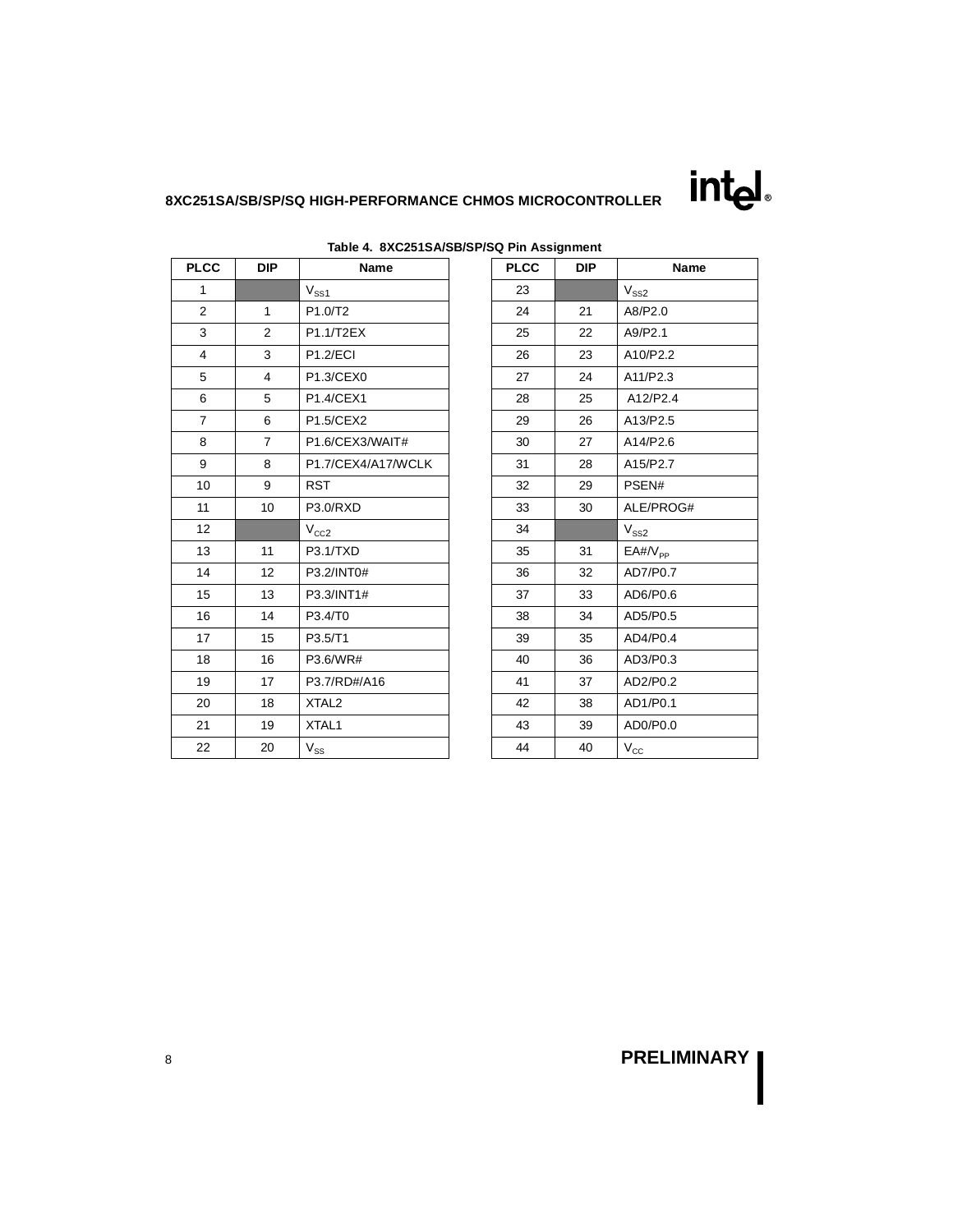intel **8XC251SA/SB/SP/SQ HIGH-PERFORMANCE CHMOS MICROCONTROLLER**

### **Table 5. 8XC251SA/SB/SP/SQ PLCC/DIP Pin Assignments Arranged by Functional Category**

| <b>Address &amp; Data</b> |             |            | Input/Output              |                |                |
|---------------------------|-------------|------------|---------------------------|----------------|----------------|
| <b>Name</b>               | <b>PLCC</b> | <b>DIP</b> | <b>Name</b>               | <b>PLCC</b>    | <b>DIP</b>     |
| AD0/P0.0                  | 43          | 39         | P1.0/T2                   | $\overline{2}$ | $\mathbf{1}$   |
| AD1/P0.1                  | 42          | 38         | P1.1/T2EX                 | 3              | 2              |
| AD2/P0.2                  | 41          | 37         | <b>P1.2/ECI</b>           | 4              | 3              |
| AD3/P0.3                  | 40          | 36         | P1.3/CEX0                 | 5              | $\overline{4}$ |
| AD4/P0.4                  | 39          | 35         | <b>P1.4/CEX1</b>          | 6              | 5              |
| AD5/P0.5                  | 38          | 34         | P1.5/CEX2                 | $\overline{7}$ | 6              |
| AD6/P0.6                  | 37          | 33         | P1.6/CEX3/WAIT#           | 8              | $\overline{7}$ |
| AD7/P0.7                  | 36          | 32         | P1.7/CEX4/A17/WCLK        | 9              | 8              |
| A8/P2.0                   | 24          | 21         | <b>P3.0/RXD</b>           | 11             | 10             |
| A9/P2.1                   | 25          | 22         | P3.1/TXD                  | 13             | 11             |
| A10/P2.2                  | 26          | 23         | P3.4/T0                   | 16             | 14             |
| A11/P2.3                  | 27          | 24         | P3.5/T1                   | 17             | 15             |
| A12/P2.4                  | 28          | 25         |                           |                |                |
| A13/P2.5                  | 29          | 26         | <b>Power &amp; Ground</b> |                |                |
| A14/P2.6                  | 30          | 27         | <b>Name</b>               | <b>PLCC</b>    | <b>DIP</b>     |
| A15/P2.7                  | 31          | 28         | $\rm V_{\rm CC}$          | 44             | 40             |
| P3.7/RD#/A16              | 19          | 17         | $\rm V_{CC2}$             | 12             |                |
| P1.7/CEX4/A17/WCLK        | 9           | 8          | $\rm V_{SS}$              | 22             | 20             |
|                           |             |            |                           |                |                |

| <b>Address &amp; Data</b> |             |            | Input/Output                    |                |                |
|---------------------------|-------------|------------|---------------------------------|----------------|----------------|
| Name                      | <b>PLCC</b> | <b>DIP</b> | <b>PLCC</b><br>Name             |                | <b>DIP</b>     |
| 0                         | 43          | 39         | P <sub>1.0</sub> T <sub>2</sub> | 2              | 1              |
| 1                         | 42          | 38         | P1.1/T2EX                       | 3              | 2              |
| 2                         | 41          | 37         | <b>P1.2/ECI</b>                 | 4              | 3              |
| 3                         | 40          | 36         | P1.3/CEX0                       | 5              | 4              |
| 4                         | 39          | 35         | <b>P1.4/CEX1</b>                | 6              | 5              |
| 5                         | 38          | 34         | <b>P1.5/CEX2</b>                | $\overline{7}$ | 6              |
| 6                         | 37          | 33         | P1.6/CEX3/WAIT#                 | 8              | $\overline{7}$ |
| $\overline{7}$            | 36          | 32         | P1.7/CEX4/A17/WCLK              | 9              | 8              |
|                           | 24          | 21         | <b>P3.0/RXD</b>                 | 11             | 10             |
|                           | 25          | 22         | P3.1/TXD                        | 13             | 11             |
| $\overline{2}$            | 26          | 23         | P3.4/T0                         | 16             | 14             |
|                           | 27          | 24         | P3.5/T1                         | 17             | 15             |
|                           |             |            |                                 |                |                |

|                          | 29 | 26 | <b>Power &amp; Ground</b> |             |            |  |
|--------------------------|----|----|---------------------------|-------------|------------|--|
|                          | 30 | 27 | Name                      | <b>PLCC</b> | <b>DIP</b> |  |
|                          | 31 | 28 | $V_{\rm CC}$              | 44          | 40         |  |
| A16                      | 19 | 17 | $V_{CC2}$                 | 12          |            |  |
| 1/A17/WCLK               | 9  | 8  | $V_{SS}$                  | 22          | 20         |  |
|                          |    |    | $V_{SS1}$                 |             |            |  |
|                          |    |    | $V_{SS2}$                 | 23, 34      |            |  |
| <b>Processor Control</b> |    |    | $EA#/V_{PP}$              | 35          | 31         |  |

| <b>Processor Control</b> |             |                   | $EA#/V_{PP}$                    | 35          | 31         |
|--------------------------|-------------|-------------------|---------------------------------|-------------|------------|
| <b>Name</b>              | <b>PLCC</b> | <b>DIP</b>        |                                 |             |            |
| P3.2/INT0#               | 14          | $12 \overline{ }$ | <b>Bus Control &amp; Status</b> |             |            |
| P3.3/INT1#               | 15          | 13                | <b>Name</b>                     | <b>PLCC</b> | <b>DIP</b> |
| $E$ A#/ $V_{\text{pp}}$  | 35          | 31                | P3.6/WR#                        | 18          | 16         |
| <b>RST</b>               | 10          | 9                 | P3.7/RD#/A16                    | 19          | 17         |
| XTAL1                    | 21          | 18                | ALE/PROG#                       | 33          | 30         |
| XTAL <sub>2</sub>        | 20          | 19                | PSEN#                           | 32          | 29         |

| <b>Bus Control &amp; Status</b> |             |     |  |  |  |  |
|---------------------------------|-------------|-----|--|--|--|--|
| <b>Name</b>                     | <b>PLCC</b> | DIP |  |  |  |  |
| P3.6/WR#                        | 18          | 16  |  |  |  |  |
| P3.7/RD#/A16                    | 19          | 17  |  |  |  |  |
| ALE/PROG#                       | 33          | 30  |  |  |  |  |
| PSEN#                           | 32          | 29  |  |  |  |  |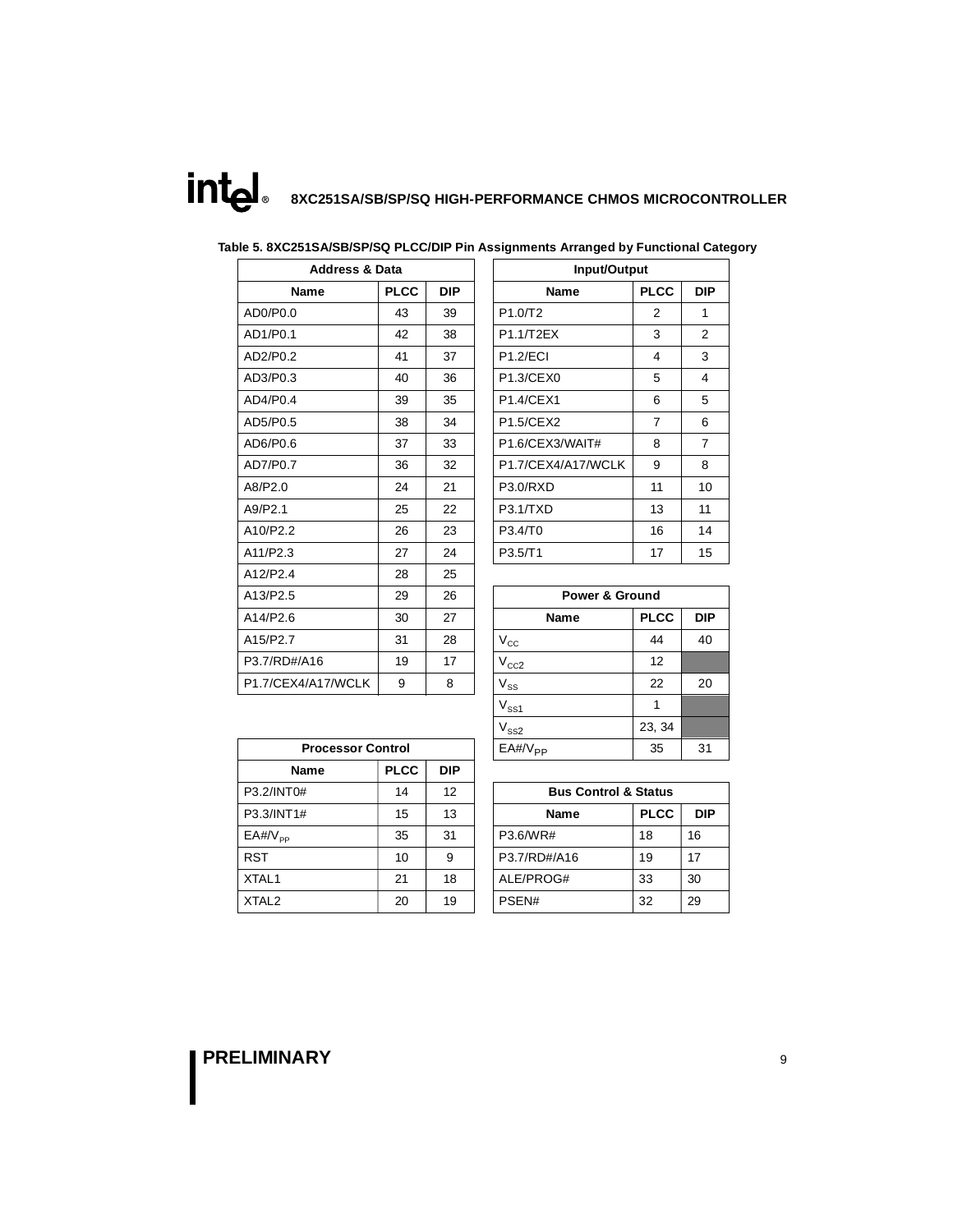### **3.0 SIGNALS**

| <b>Table 6. Signal Descriptions</b>                                             |              |                                                                                                                                                                                                                                                                                                                                                                                                                                                              |                                                                               |  |  |  |
|---------------------------------------------------------------------------------|--------------|--------------------------------------------------------------------------------------------------------------------------------------------------------------------------------------------------------------------------------------------------------------------------------------------------------------------------------------------------------------------------------------------------------------------------------------------------------------|-------------------------------------------------------------------------------|--|--|--|
| Signal<br>Name                                                                  | <b>Type</b>  | <b>Description</b>                                                                                                                                                                                                                                                                                                                                                                                                                                           | Alternate<br><b>Function</b>                                                  |  |  |  |
| A17                                                                             | $\Omega$     | 18th Address Bit (A17). Output to memory as 18th external address<br>bit (A17) in extended bus applications, depending on the values of bits<br>RD0 and RD1 in configuration byte UCONFIG0 (see Chapter 4,<br>"Device Configuration," of the 8XC251SA/SB/SP/SQ Embedded<br>Microcontroller User's Manual). See also RD# and PSEN#.                                                                                                                           | P1.7/CEX4/<br><b>WCLK</b>                                                     |  |  |  |
| A16                                                                             | O            | Address Line 16. See RD#.                                                                                                                                                                                                                                                                                                                                                                                                                                    | RD#                                                                           |  |  |  |
| $A15:8^{\dagger}$                                                               | O            | Address Lines. Upper address lines for the external bus.                                                                                                                                                                                                                                                                                                                                                                                                     | P <sub>2.7</sub> :0                                                           |  |  |  |
| $AD7:0^{\dagger}$                                                               | 1/O          | Address/Data Lines. Multiplexed lower address lines and data lines<br>for external memory.                                                                                                                                                                                                                                                                                                                                                                   | P <sub>0.7:0</sub>                                                            |  |  |  |
| ALE                                                                             | O            | Address Latch Enable. ALE signals the start of an external bus cycle<br>and indicates that valid address information is available on lines A15:8<br>and AD7:0. An external latch can use ALE to demultiplex the address<br>from the address/data bus.                                                                                                                                                                                                        | PROG#                                                                         |  |  |  |
| CEX4:0                                                                          | 1/O          | Programmable Counter Array (PCA) Input/Output Pins. These are<br>input signals for the PCA capture mode and output signals for the PCA<br>compare mode and PCA PWM mode.                                                                                                                                                                                                                                                                                     | P <sub>1.6</sub> :3<br>P1.7/A17/<br>WAIT#                                     |  |  |  |
| EA#                                                                             | $\mathbf{I}$ | <b>External Access.</b> Directs program memory accesses to on-chip or off-<br>chip code memory. For $EA# = 0$ , all program memory accesses are off-<br>chip. For $EA# = 1$ , an access is to on-chip ROM/OTPROM/EPROM if<br>the address is within the range of the on-chip<br>ROM/OTPROM/EPROM; otherwise the access is off-chip. The value<br>of EA# is latched at reset. For devices without on-chip<br>ROM/OTPROM/EPROM, EA# must be strapped to ground. | $V_{\text{pp}}$                                                               |  |  |  |
| <b>ECI</b>                                                                      | $\mathbf{I}$ | <b>PCA External Clock Input.</b> External clock input to the 16-bit PCA<br>timer.                                                                                                                                                                                                                                                                                                                                                                            | P <sub>1.2</sub>                                                              |  |  |  |
| INT1:0#                                                                         | L            | <b>External Interrupts 0 and 1.</b> These inputs set bits IE1:0 in the TCON<br>register. If bits IT1:0 in the TCON register are set, bits IE1:0 are set by<br>a falling edge on INT1#/INT0#. If bits INT1:0 are clear, bits IE1:0 are<br>set by a low level on INT1:0#.                                                                                                                                                                                      | P3.3:2                                                                        |  |  |  |
| PROG#                                                                           | $\mathbf{I}$ | <b>Programming Pulse.</b> The programming pulse is applied to this pin for<br>programming the on-chip OTPROM.                                                                                                                                                                                                                                                                                                                                                | <b>ALE</b>                                                                    |  |  |  |
| P <sub>0.7</sub> :0                                                             | 1/O          | <b>Port 0.</b> This is an 8-bit, open-drain, bidirectional I/O port.                                                                                                                                                                                                                                                                                                                                                                                         | AD7:0                                                                         |  |  |  |
| P <sub>1.0</sub><br>P <sub>1.1</sub><br>P <sub>1.2</sub><br>P <sub>1.7</sub> :3 | 1/O          | <b>Port 1.</b> This is an 8-bit, bidirectional I/O port with internal pullups.                                                                                                                                                                                                                                                                                                                                                                               | T <sub>2</sub><br>T2EX<br>ECI<br>CEX3:0<br>CEX4/A17/<br>WAIT#/<br><b>WCLK</b> |  |  |  |
| P <sub>2.7:0</sub>                                                              | 1/O          | <b>Port 2.</b> This is an 8-bit, bidirectional I/O port with internal pullups.                                                                                                                                                                                                                                                                                                                                                                               | A15:8                                                                         |  |  |  |

† The descriptions of A15:8/P2.7:0 and AD7:0/P0.7:0 are for the nonpage-mode chip configuration (compatible with 44-pin PLCC and 40-pin DIP MCS 51 microcontrollers). If the chip is configured for pagemode operation, port 0 carries the lower address bits (A7:0), and port 2 carries the upper address bits (A15:8) and the data (D7:0).

# <sup>10</sup> **PRELIMINARY**

**intal**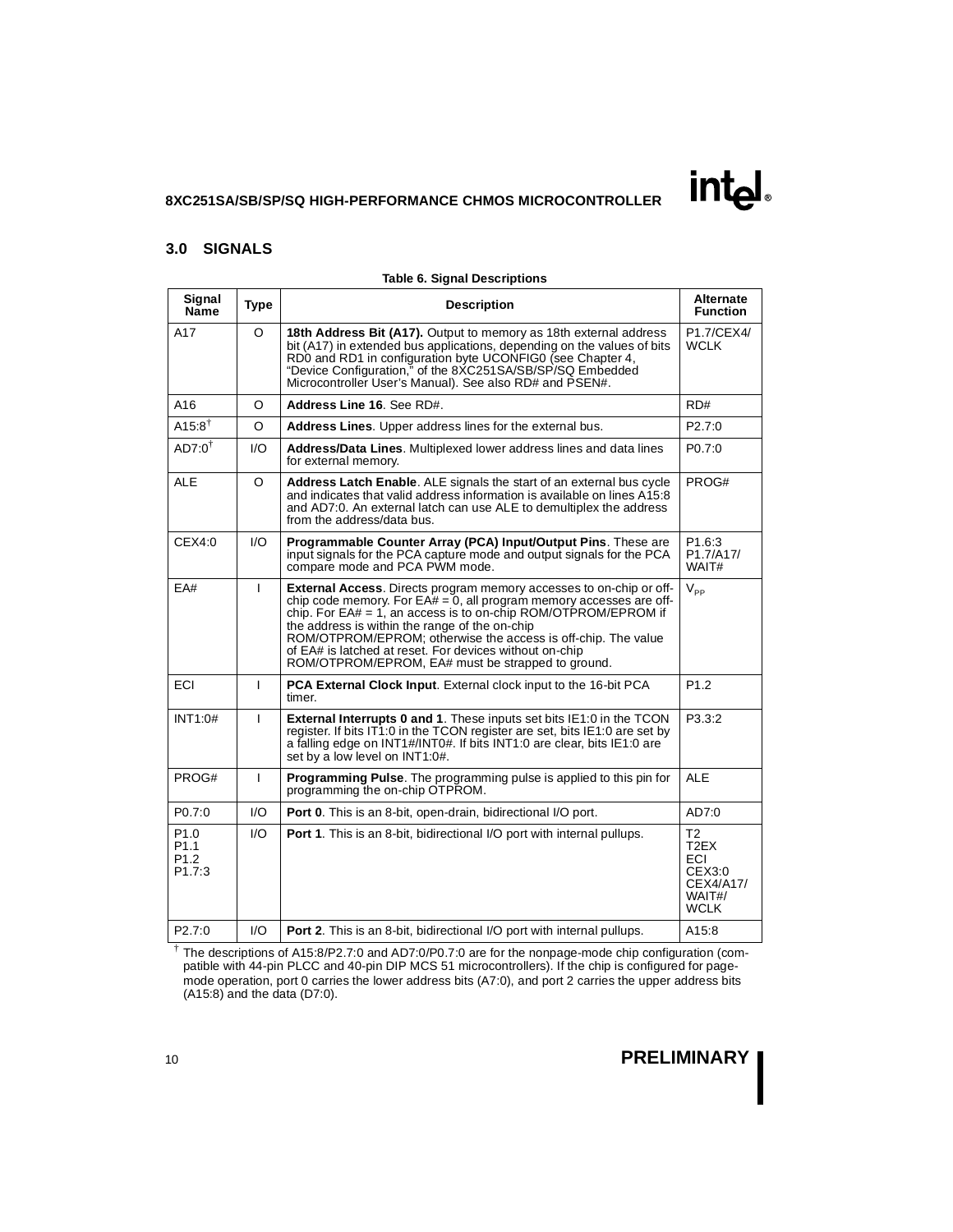# **intal 8XC251SA/SB/SP/SQ HIGH-PERFORMANCE CHMOS MICROCONTROLLER**

| Signal<br>Name                                   | <b>Type</b>  | <b>Description</b>                                                                                                                                                                                                                                                                                                                                                                                                                                                                                                                                             | <b>Alternate</b><br><b>Function</b>                    |
|--------------------------------------------------|--------------|----------------------------------------------------------------------------------------------------------------------------------------------------------------------------------------------------------------------------------------------------------------------------------------------------------------------------------------------------------------------------------------------------------------------------------------------------------------------------------------------------------------------------------------------------------------|--------------------------------------------------------|
| P3.0<br>P3.1<br>P3.3:2<br>P3.5:4<br>P3.6<br>P3.7 | 1/O          | <b>Port 3.</b> This is an 8-bit, bidirectional I/O port with internal pullups.                                                                                                                                                                                                                                                                                                                                                                                                                                                                                 | <b>RXD</b><br>TXD<br>INT1:0#<br>T1:0<br>WR#<br>RD#/A16 |
| PSEN#                                            | O            | <b>Program Store Enable.</b> Read signal output. This output is asserted<br>for a memory address range that depends on bits RD0 and RD1 in<br>configuration byte UCONFIG0 (see RD# and Chapter 4, "Device Con-<br>figuration," in the 8XC251SA/SB/SP/SQ Embedded Microcontroller<br>User's Manual).                                                                                                                                                                                                                                                            |                                                        |
| RD#                                              | O            | Read or 17th Address Bit (A16). Read signal output to external data<br>memory or 17th external address bit (A16), depending on the values of<br>bits RD0 and RD1 in configuration byte UCONFIG0. (See PSEN# and<br>Chapter 4, "Device Configuration," in the 8XC251SA/SB/SP/SQ<br>Embedded Microcontroller User's Manual).                                                                                                                                                                                                                                     | P3.7/A16                                               |
| <b>RST</b>                                       | I            | <b>Reset.</b> Reset input to the chip. Holding this pin high for 64 oscillator<br>periods while the oscillator is running resets the device. The port pins<br>are driven to their reset conditions when a voltage greater than $V_{H1}$ is<br>applied, whether or not the oscillator is running. This pin has an inter-<br>nal pulldown resistor, which allows the device to be reset by connect-<br>ing a capacitor between this pin and $V_{CC}$ .<br>Asserting RST when the chip is in idle mode or powerdown mode<br>returns the chip to normal operation. |                                                        |
| <b>RXD</b>                                       | 1/O          | <b>Receive Serial Data.</b> RXD sends and receives data in serial I/O mode<br>0 and receives data in serial I/O modes 1, 2, and 3.                                                                                                                                                                                                                                                                                                                                                                                                                             | P <sub>3.0</sub>                                       |
| T1:0                                             | I            | <b>Timer 1:0 External Clock Inputs.</b> When timer 1:0 operates as a<br>counter, a falling edge on the T1:0 pin increments the count.                                                                                                                                                                                                                                                                                                                                                                                                                          | P3.5:4                                                 |
| T <sub>2</sub>                                   | 1/O          | <b>Timer 2 Clock Input/Output.</b> For the timer 2 capture mode, this signal<br>is the external clock input. For the clock-out mode, it is the timer 2<br>clock output.                                                                                                                                                                                                                                                                                                                                                                                        | P <sub>1.0</sub>                                       |
| T <sub>2</sub> EX                                | $\mathbf{I}$ | <b>Timer 2 External Input.</b> In timer 2 capture mode, a falling edge ini-<br>tiates a capture of the timer 2 registers. In auto-reload mode, a falling<br>edge causes the timer 2 registers to be reloaded. In the up-down<br>counter mode, this signal determines the count direction: $1 = \text{up}$ , $0 =$<br>down.                                                                                                                                                                                                                                     | P <sub>1.1</sub>                                       |
| <b>TXD</b>                                       | O            | <b>Transmit Serial Data.</b> TXD outputs the shift clock in serial I/O mode 0<br>and transmits serial data in serial I/O modes 1, 2, and 3.                                                                                                                                                                                                                                                                                                                                                                                                                    | P <sub>3.1</sub>                                       |
| $\rm V_{\rm CC}$                                 | <b>PWR</b>   | <b>Supply Voltage.</b> Connect this pin to the $+5V$ supply voltage.                                                                                                                                                                                                                                                                                                                                                                                                                                                                                           | $\equiv$                                               |
| $V_{CC2}$                                        | <b>PWR</b>   | <b>Secondary Supply Voltage 2.</b> This supply voltage connection is pro-<br>vided to reduce power supply noise. Connection of this pin to the $+5V$<br>supply voltage is recommended. However, when using the 8XC251SB<br>as a pin-for-pin replacement for the 8XC51FX, $V_{SS2}$ can be uncon-<br>nected without loss of compatibility. (Not available on DIP)                                                                                                                                                                                               |                                                        |

#### **Table 6. Signal Descriptions (Continued)**

† The descriptions of A15:8/P2.7:0 and AD7:0/P0.7:0 are for the nonpage-mode chip configuration (compatible with 44-pin PLCC and 40-pin DIP MCS 51 microcontrollers). If the chip is configured for pagemode operation, port 0 carries the lower address bits (A7:0), and port 2 carries the upper address bits (A15:8) and the data (D7:0).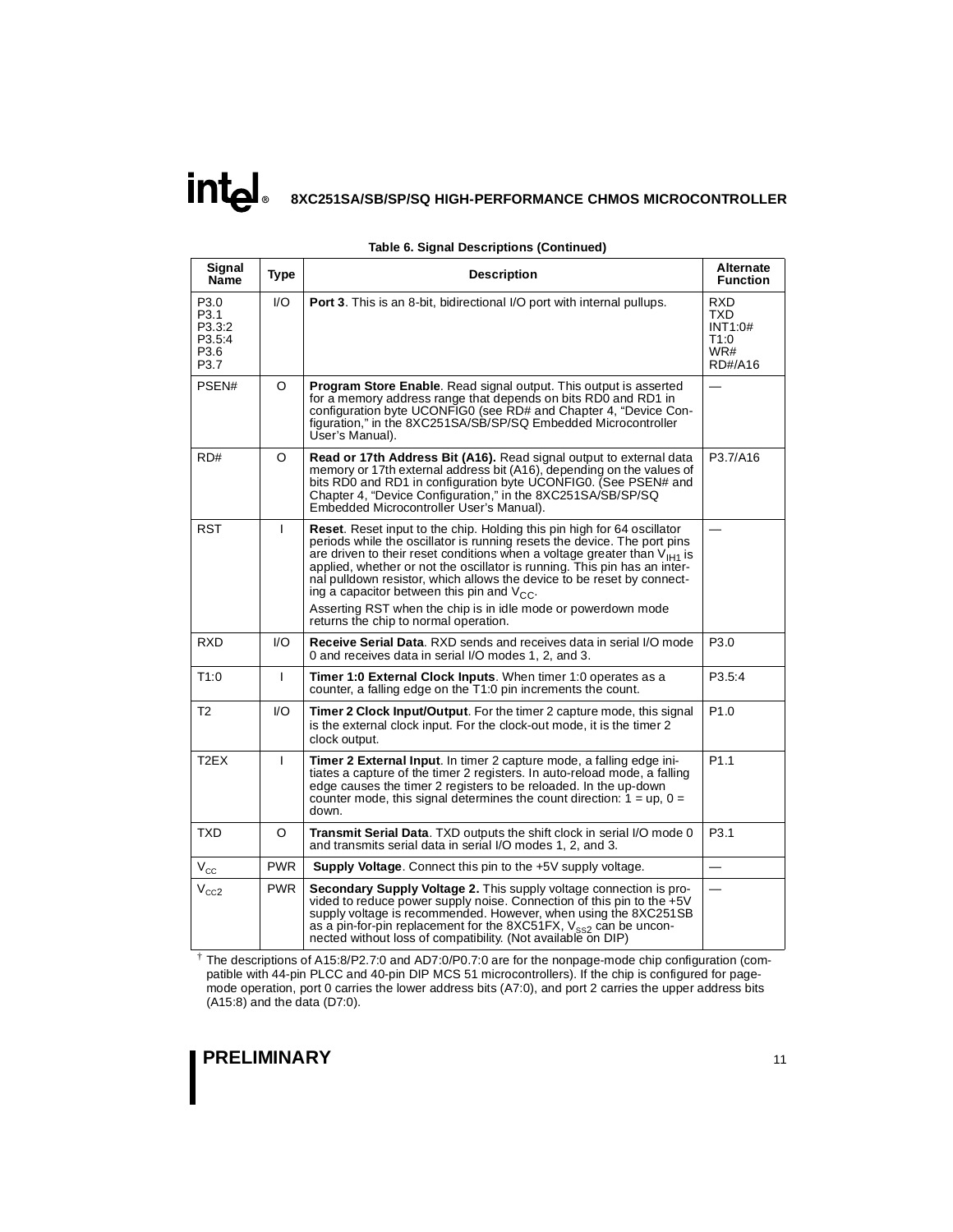| Signal<br><b>Name</b> | <b>Type</b> | <b>Description</b>                                                                                                                                                                                                                                                                                                                                       | <b>Alternate</b><br><b>Function</b> |
|-----------------------|-------------|----------------------------------------------------------------------------------------------------------------------------------------------------------------------------------------------------------------------------------------------------------------------------------------------------------------------------------------------------------|-------------------------------------|
| $V_{\sf pp}$          | L           | <b>Programming Supply Voltage.</b> The programming supply voltage is<br>applied to this pin for programming the on-chip OTPROM/EPROM.                                                                                                                                                                                                                    | EA#                                 |
| $V_{SS}$              | <b>GND</b>  | <b>Circuit Ground.</b> Connect this pin to ground.                                                                                                                                                                                                                                                                                                       |                                     |
| $V_{SS1}$             | <b>GND</b>  | <b>Secondary Ground.</b> This ground is provided to reduce ground bounce<br>and improve power supply bypassing. Connection of this pin to ground<br>is recommended. However, when using the 8XC251SA/SB/SP/SQ as<br>a pin-for-pin replacement for the 8XC51BH, $V_{\rm sst}$ can be unconnected<br>without loss of compatibility. (Not available on DIP) |                                     |
| $V_{SS2}$             | <b>GND</b>  | <b>Secondary Ground 2.</b> This ground is provided to reduce ground<br>bounce and improve power supply bypassing. Connection of this pin to<br>ground is recommended. However, when using the 8XC251SB as a<br>pin-for-pin replacement for the 8XC51FX, $V_{ss2}$ can be unconnected<br>without loss of compatibility. (Not available on DIP)            |                                     |
| WAIT#                 | L           | <b>Real-time Wait State Input.</b> The real-time WAIT# input is enabled by<br>writing a logical '1' to the WCON.0 (RTWE) bit at S:A7H. During bus<br>cycles, the external memory system can signal 'system ready' to the<br>microcontroller in real time by controlling the WAIT# input signal on the<br>port 1.6 input.                                 | P1.6/CEX3                           |
| WCI K                 | $\Omega$    | Wait Clock Output. The real-time WCLK output is driven at port 1.7<br>(WCLK) by writing a logical '1' to the WCON.1 (RTWCE) bit at S:A7H.<br>When enabled, the WCLK output produces a square wave signal with<br>a period of one-half the oscillator frequency.                                                                                          | P1.7/CEX4/<br>A17                   |
| WR#                   | O           | <b>Write.</b> Write signal output to external memory.                                                                                                                                                                                                                                                                                                    | P3.6                                |
| XTAL1                 | L           | Input to the On-chip, Inverting, Oscillator Amplifier. To use the<br>internal oscillator, a crystal/resonator circuit is connected to this pin. If<br>an external oscillator is used, its output is connected to this pin. XTAL1<br>is the clock source for internal timing.                                                                             |                                     |
| XTAL <sub>2</sub>     | O           | Output of the On-chip, Inverting, Oscillator Amplifier. To use the<br>internal oscillator, a crystal/resonator circuit is connected to this pin. If<br>an external oscillator is used, leave XTAL2 unconnected.                                                                                                                                          |                                     |

#### **Table 6. Signal Descriptions (Continued)**

† The descriptions of A15:8/P2.7:0 and AD7:0/P0.7:0 are for the nonpage-mode chip configuration (compatible with 44-pin PLCC and 40-pin DIP MCS 51 microcontrollers). If the chip is configured for pagemode operation, port 0 carries the lower address bits (A7:0), and port 2 carries the upper address bits (A15:8) and the data (D7:0).

**intel**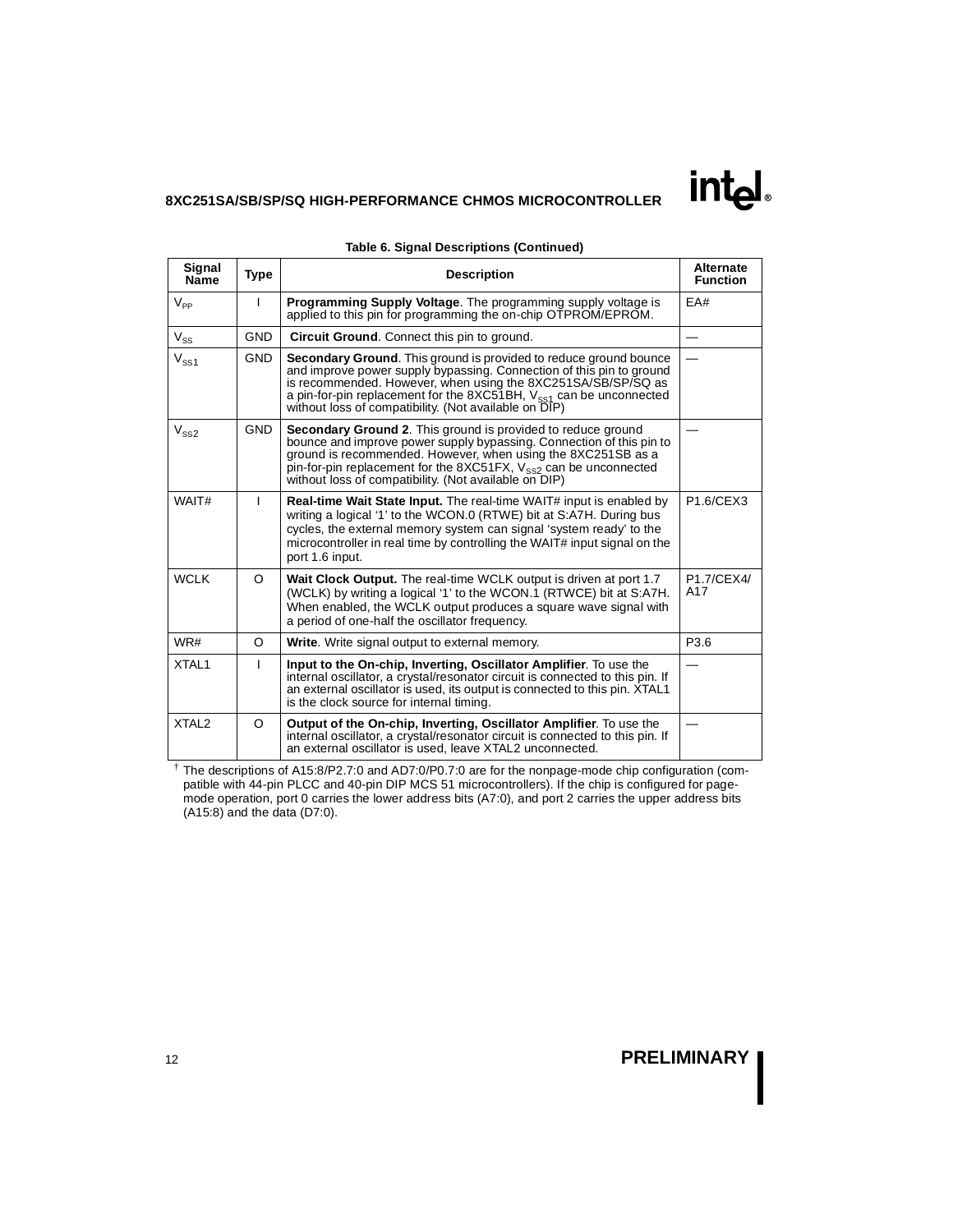| <b>RD1:0</b>               | <b>P1.7/CEX/</b><br>A17/WCLK | P3.7/RD#/A16<br><b>PSEN#</b>                     |                                 | WR#                                                                                | <b>Features</b>                                                               |  |
|----------------------------|------------------------------|--------------------------------------------------|---------------------------------|------------------------------------------------------------------------------------|-------------------------------------------------------------------------------|--|
| $0\quad 0$                 | A17                          | A16                                              | Asserted for<br>all addresses   | Asserted for writes to<br>all memory locations                                     | 256-Kbyte external<br>memory                                                  |  |
| $\Omega$<br>$\overline{1}$ | P1.7/CEX4/<br><b>WCLK</b>    | A <sub>16</sub>                                  | Asserted for<br>all addresses   | Asserted for writes to<br>all memory locations                                     | 128-Kbyte external<br>memory                                                  |  |
| $1\quad$ 0                 | P1.7/CEX4/<br><b>WCLK</b>    | P3.7 only                                        | Asserted for<br>all addresses   | Asserted for writes to<br>all memory locations                                     | 64-Kbyte external<br>memory. One<br>additional port pin.                      |  |
| $1 \quad 1$                | P1.7/CEX4/<br><b>WCLK</b>    | RD# asserted<br>for addresses<br>$\leq$ 7F:FFFFH | Asserted for<br>$\geq$ 80:0000H | Asserted only for<br>writes to MCS 51<br>microcontroller data<br>memory locations. | 64-Kbyte external<br>memory. Compatible<br>with MCS 51 micro-<br>controllers. |  |

**Table 7. Memory Signal Selections (RD1:0)**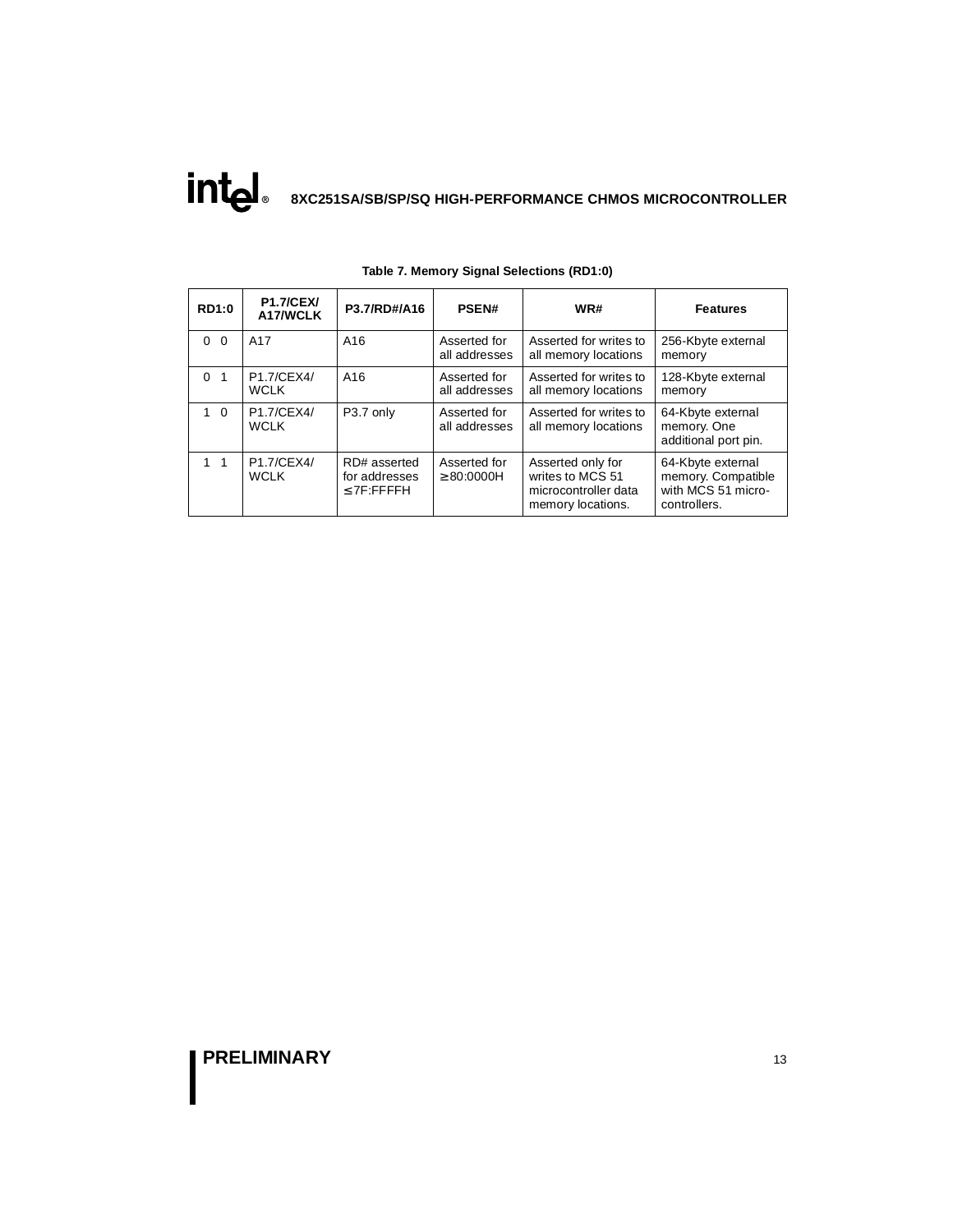### **4.0 ADDRESS MAP**

| <b>Internal</b><br>Address) | <b>Description</b>                                                                                                                                   | <b>Notes</b> |
|-----------------------------|------------------------------------------------------------------------------------------------------------------------------------------------------|--------------|
| FF:FFFFH<br>FF:4000H        | External Memory except the top eight bytes (FF:FFF8H-FF:FFFFH) which are<br>reserved for the configuration array.                                    | 1, 3, 10     |
| FF:3FFFH<br>FF:0000H        | External memory or on-chip nonvolatile memory (8Kbytes FF:0000H - FF:1FFFH,<br>16Kbytes FF:0000H - FF:3FFFH).                                        | 3, 4, 5      |
| FE:FFFFH<br>FE:0000H        | <b>External Memory</b>                                                                                                                               | 3            |
| <b>FD:FFFFH</b><br>02:0000H | Reserved                                                                                                                                             | 6            |
| 01:FFFFH<br>01:0000H        | <b>External Memory</b>                                                                                                                               | 3            |
| 00:FFFFH<br>00:E000H        | External memory or with configuration bit $EMAP# = 0$ , addresses in this range<br>access on-chip code memory in region FF: (16 Kbyte devices only). | 5, 7         |
| 00:DFFFH<br>00:0420H        | <b>External Memory</b>                                                                                                                               | 7            |
| 00:041FH<br>00:0080H        | On-chip RAM (512 bytes 00:0020H - 00:021FH, 1024 bytes 00:0020H -<br>00:041FH)                                                                       | 7            |
| 00:007FH<br>00:0020H        | On-chip RAM                                                                                                                                          | 8            |
| 00:001FH<br>00:0000H        | Storage for R0–R7 of Register File                                                                                                                   | 2,9          |

#### **Table 8. 8XC251SA/SB/SP/SQ Address Map**

### **NOTES:**

- 1. 18 address lines are bonded out (A15:0, A16:0, or A17:0 selected during chip configuration).
- 2. The special function registers (SFRs) and the register file have separate internal address spaces.
- 3. Data in this area is accessible by indirect addressing only.
- 4. Devices reset into internal or external starting locations depending on the state of EA# and configuration byte information See EA#. See also UCONFIG1:0 bit definitions in the 8XC251SA/SB/SP/SQ Embedded Microcontroller User's Manual.
- 5. The 16-Kbyte ROM/OTPROM/EPROM devices allow internal locations FF:2000H–FF:3FFFH to map into region 00:. In this case, if EA# = 1, a data read to 00:E000H-00:FFFFH is redirected to internal ROM/OTPROM/EPROM (see bit 1 in UCONFIG0). This is not available for 8-Kbyte ROM/OTPROM/EPROM devices.
- 6. This reserved area returns indeterminate values.
- 7. Data is accessible by direct and indirect addressing.
- 8. Data is accessible by direct, indirect, and bit addressing.
- 9. Data is accessible by direct, indirect, and register addressing.
- 10. Eight addresses at the top of all external memory maps are reserved for current and future device configuration byte information.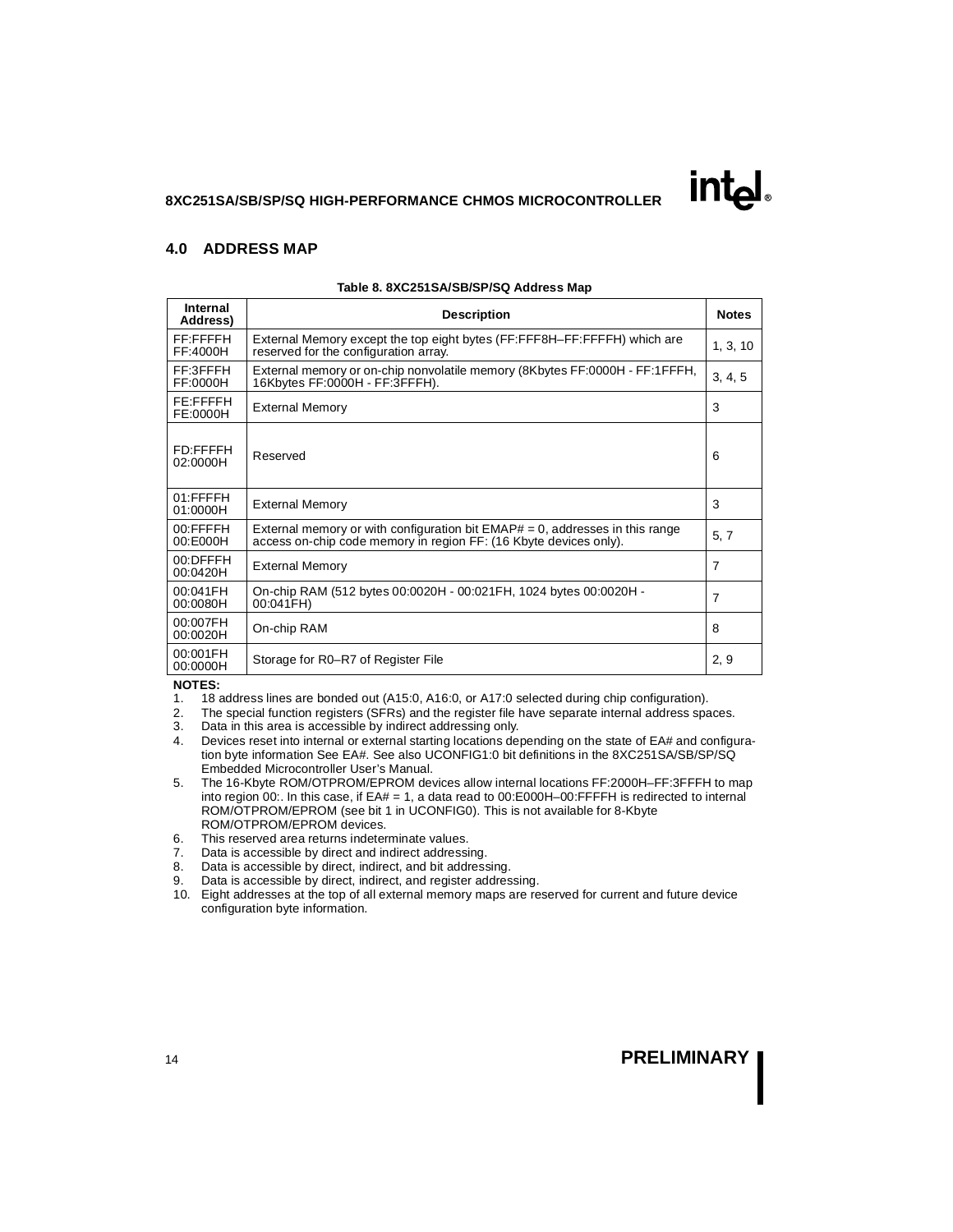### **5.0 ELECTRICAL CHARACTERISTICS**

#### **ABSOLUTE MAXIMUM RATINGS**

#### **OPERATING CONDITIONS**†

| T. (Ambient Temperature Under Bias): |  |
|--------------------------------------|--|
|                                      |  |
|                                      |  |
|                                      |  |
|                                      |  |

**NOTICE:** This document contains preliminary information on new products in production. The specifications are subject to change without notice. Verify with your local Intel sales office that you have the latest datasheet before finalizing a design.

† **WARNING**: Stressing the device beyond the "Absolute Maximum Ratings" may cause permanent damage. These are stress ratings only. Operation beyond the "Operating Conditions" is not recommended and extended exposure beyond the "Operating Conditions" may affect device reliability.

### **NOTE**

Maximum power dissipation is based on package heat-transfer limitations, not device power consumption.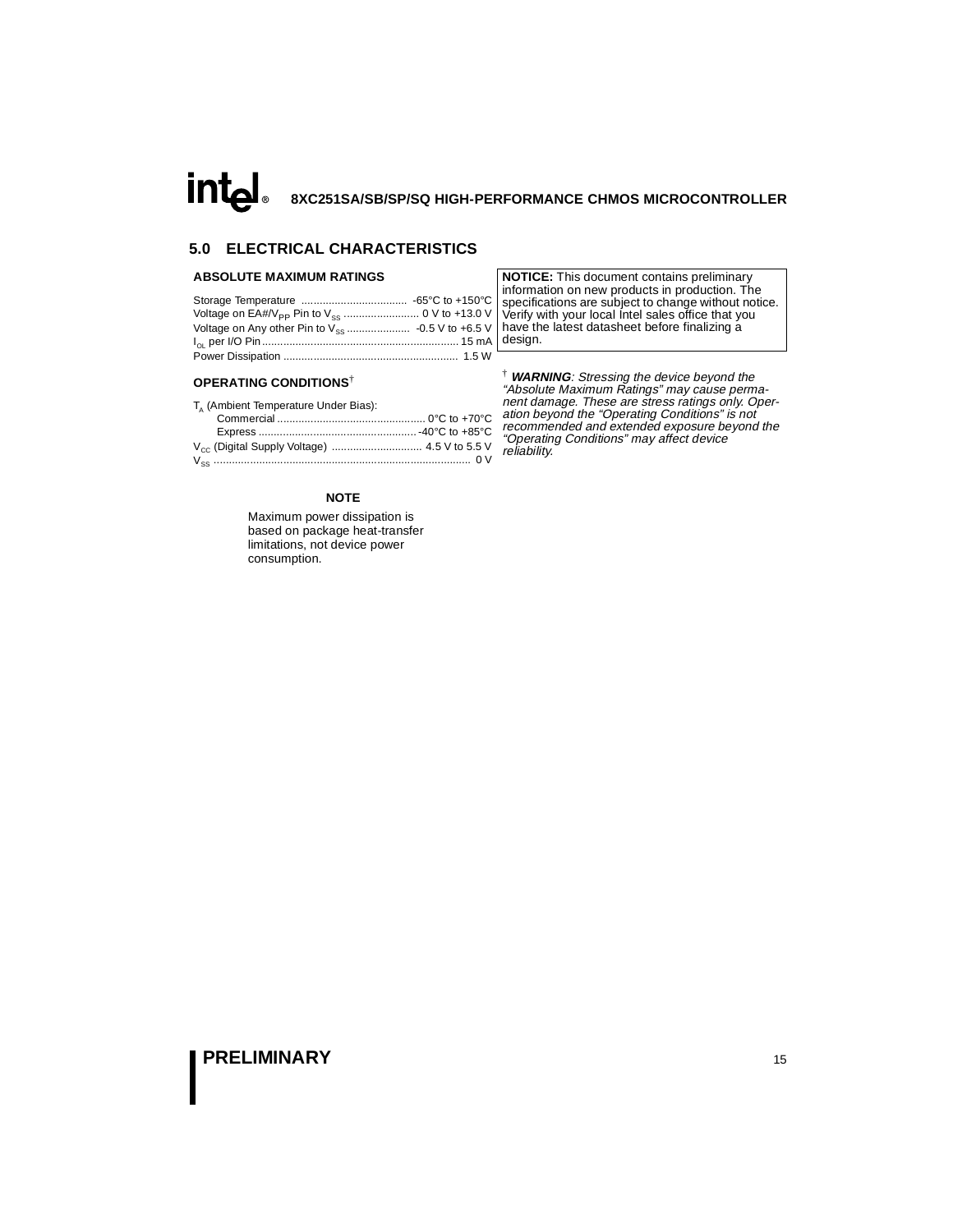### <span id="page-15-0"></span>**5.1 D.C. Characteristics**

Parameter values apply to all devices unless otherwise indicated.

| rable 5: BO Sharasteristics at $\mathbf{r}_{\text{CC}}$<br>- 7. |                                                      |                                                                   |                |                       |              |                                                                                           |
|-----------------------------------------------------------------|------------------------------------------------------|-------------------------------------------------------------------|----------------|-----------------------|--------------|-------------------------------------------------------------------------------------------|
| Symbol                                                          | <b>Parameter</b>                                     | Min                                                               | <b>Typical</b> | Max                   | <b>Units</b> | <b>Test Conditions</b>                                                                    |
| $V_{IL}$                                                        | Input Low Voltage<br>(except E <sub>A#</sub> )       | $-0.5$                                                            |                | $0.2V_{\rm CC} - 0.1$ | V            |                                                                                           |
| $V_{IL1}$                                                       | Input Low Voltage<br>(EA#)                           | $\mathbf 0$                                                       |                | $0.2V_{\rm CC}$ – 0.3 | V            |                                                                                           |
| $V_{\text{IH}}$                                                 | Input High Voltage<br>(except XTAL1, RST)            | $0.2V_{\rm cc}$ + 0.9                                             |                | $V_{\text{cc}} + 0.5$ | $\vee$       |                                                                                           |
| $V_{\text{I}H1}$                                                | Input High Voltage<br>(XTAL1, RST)                   | $0.7V_{\rm CC}$                                                   |                | $V_{\rm CC}$ + 0.5    | $\vee$       |                                                                                           |
| $V_{OL}$                                                        | <b>Output Low Voltage</b><br>(Port 1, 2, 3)          |                                                                   |                | 0.3<br>0.45<br>1.0    | V            | $I_{\Omega} = 100 \mu A$<br>$I_{OL} = 1.6$ mA<br>$I_{OL} = 3.5$ mA<br>(Note 1, Note 2)    |
| $V_{OL1}$                                                       | <b>Output Low Voltage</b><br>(Port 0, ALE, PSEN#)    |                                                                   |                | 0.3<br>0.45<br>1.0    | $\vee$       | $I_{\text{ol}} = 200 \mu A$<br>$I_{OL} = 3.2$ mA<br>$I_{OL} = 7.0$ mA<br>(Note 1, Note 2) |
| $V_{OH}$                                                        | Output High Voltage<br>(Port 1, 2, 3, ALE,<br>PSEN#) | $V_{\text{cc}}$ – 0.3<br>$V_{\rm CC}$ – 0.7<br>$V_{\rm CC}$ – 1.5 |                |                       | $\vee$       | $I_{OH} = -10 \mu A$<br>$I_{OH} = -30 \mu A$<br>$I_{OH} = -60 \mu A$<br>(Note 3)          |

 $Table 9. DC Characteristics at V = 4.5 - 5.5 V$ 

#### **NOTES:**

1. Under steady-state (non-transient) conditions,  $I_{OL}$  must be externally limited as follows:

Maximum  $I_{OL}$  per port pin: 10 mA Maximum  $I_{OL}$  per 8-bit port:<br>port 0 26 mA ports 1–3 15 mA

Maximum Total  $I_{OL}$  for all output pins 71 mA

If  $I_{OL}$  exceeds the test conditions,  $V_{OL}$  may exceed the related specification. Pins are not guaranteed to sink current greater than the listed test conditions.

- 2. Capacitive loading on ports 0 and 2 may cause spurious noise pulses above 0.4 V on the low-level outputs of ALE and ports 1, 2, and 3. The noise is due to external bus capacitance discharging into the port 0 and port 2 pins when these pins change from high to low. In applications where capacitive loading exceeds 100 pF, the noise pulses on these signals may exceed 0.8 V. It may be desirable to qualify ALE or other signals with a Schmitt trigger or CMOS-level input logic.
- 3. Capacitive loading on ports 0 and 2 causes the  $V_{OH}$  on ALE and PSEN# to drop below the specification when the address lines are stabilizing.
- 4. Typical values are obtained using  $V_{CC} = 5.0$ ,  $T_A = 25^{\circ}C$  and are not guaranteed.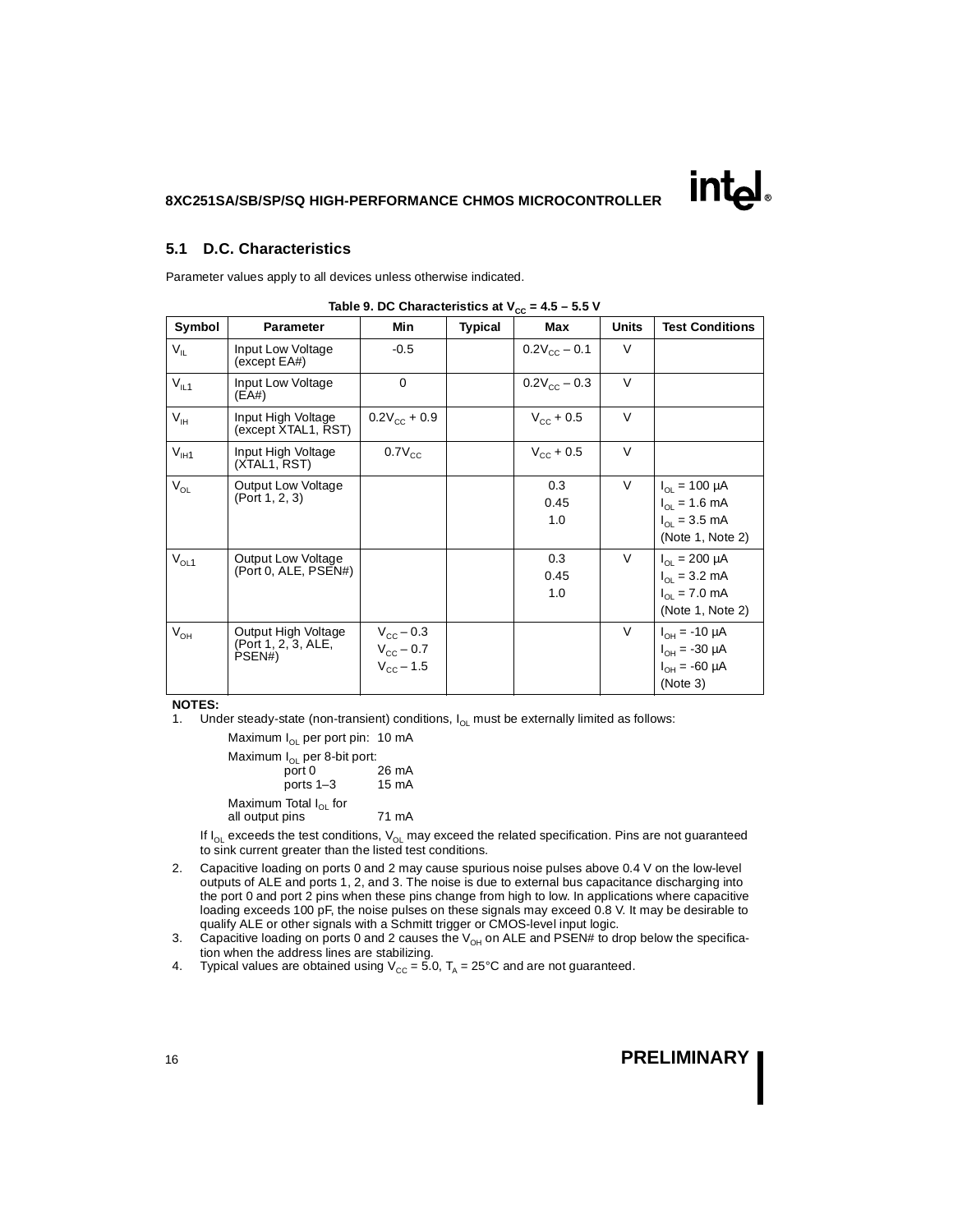| Symbol       | <b>Parameter</b>                                                           | Min                                                               | - 66<br><b>Typical</b> | Max     | <b>Units</b> | <b>Test Conditions</b>                                            |
|--------------|----------------------------------------------------------------------------|-------------------------------------------------------------------|------------------------|---------|--------------|-------------------------------------------------------------------|
| $V_{OH1}$    | Output High Voltage<br>(Port 0 in External<br>Address)                     | $V_{\text{cc}}$ – 0.3<br>$V_{\rm CC}$ – 0.7<br>$V_{\rm CC}$ – 1.5 |                        |         | V            | $I_{OH} = -200 \mu A$<br>$I_{OH} = -3.2$ mA<br>$I_{OH} = -7.0$ mA |
| $V_{OH2}$    | Output High Voltage<br>(Port 2 in External<br>Address during Page<br>Mode) | $V_{\rm CC}$ – 0.3<br>$V_{\rm CC}$ – 0.7<br>$V_{CC} - 1.5$        |                        |         | V            | $I_{OH} = -200 \mu A$<br>$I_{OH} = -3.2$ mA<br>$I_{OH} = -7.0$ mA |
| $I_{\rm IL}$ | Logical 0 Input Cur-<br>rent (Port 1, 2, 3)                                |                                                                   |                        | $-50$   | μA           | $VIN = 0.45 V$                                                    |
| $I_{LI}$     | Input Leakage Cur-<br>rent (Port 0)                                        |                                                                   |                        | $+/-10$ | μA           | $0.45 < V$ IN < V <sub>CC</sub>                                   |
| $I_{TL}$     | Logical 1-to-0 Transi-<br>tion Current (Port 1,<br>2, 3)                   |                                                                   |                        | $-650$  | μA           | $VIN = 2.0 V$                                                     |
| $R_{RST}$    | <b>RST Pulldown Resis-</b><br>tor                                          | 40                                                                |                        | 225     | kΩ           |                                                                   |
| $C_{10}$     | Pin Capacitance                                                            |                                                                   | 10<br>(Note 4)         |         | pF           | $F_{\text{osc}}$ = 16 MHz<br>$T_A = 25 °C$                        |
| $I_{PD}$     | Powerdown Current                                                          |                                                                   | 10<br>(Note 4)         | 20      | μA           |                                                                   |
| $I_{DL}$     | <b>Idle Mode Current</b>                                                   |                                                                   | 12<br>(Note 4)         | 15      | mA           | $F_{\text{osc}}$ = 16 MHz                                         |
| $I_{\rm CC}$ | <b>Operating Current</b>                                                   |                                                                   | 45<br>(Note 4)         | 80      | mA           | $F_{\text{osc}}$ = 16 MHz                                         |

| Table 9. DC Characteristics at $V_{cc}$ = 4.5 – 5.5 V (Continued) |  |  |
|-------------------------------------------------------------------|--|--|
|-------------------------------------------------------------------|--|--|

#### **NOTES:**

1. Under steady-state (non-transient) conditions,  $I_{OL}$  must be externally limited as follows:

Maximum  $I_{OL}$  per port pin: 10 mA Maximum  $I_{OL}$  per 8-bit port:<br>: port 0  $26 \text{ mA}$ <br>15 mA ports  $1-3$ Maximum Total  $I_{OL}$  for all output pins 71 mA

If  $I_{OL}$  exceeds the test conditions,  $V_{OL}$  may exceed the related specification. Pins are not guaranteed to sink current greater than the listed test conditions.

- 2. Capacitive loading on ports 0 and 2 may cause spurious noise pulses above 0.4 V on the low-level outputs of ALE and ports 1, 2, and 3. The noise is due to external bus capacitance discharging into the port 0 and port 2 pins when these pins change from high to low. In applications where capacitive loading exceeds 100 pF, the noise pulses on these signals may exceed 0.8 V. It may be desirable to qualify ALE or other signals with a Schmitt trigger or CMOS-level input logic.
- 3. Capacitive loading on ports 0 and 2 causes the  $V_{OH}$  on ALE and PSEN# to drop below the specification when the address lines are stabilizing.
- 4. Typical values are obtained using  $V_{CC} = 5.0$ ,  $T_A = 25^{\circ}C$  and are not guaranteed.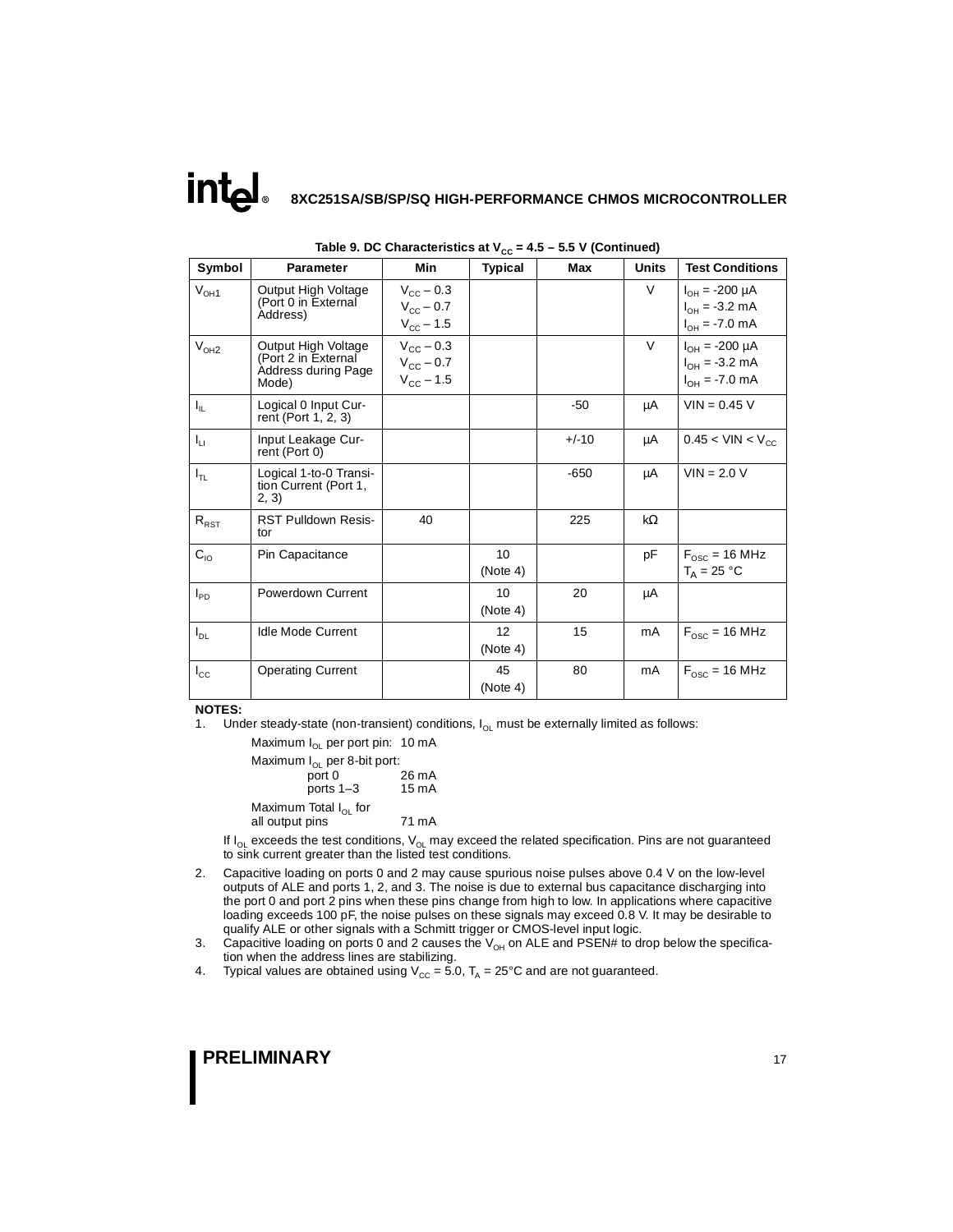

Figure 5. I<sub>PD</sub> Test Condition, Powerdown Mode, V<sub>cc</sub> = 2.0 - 5.5V





**intel**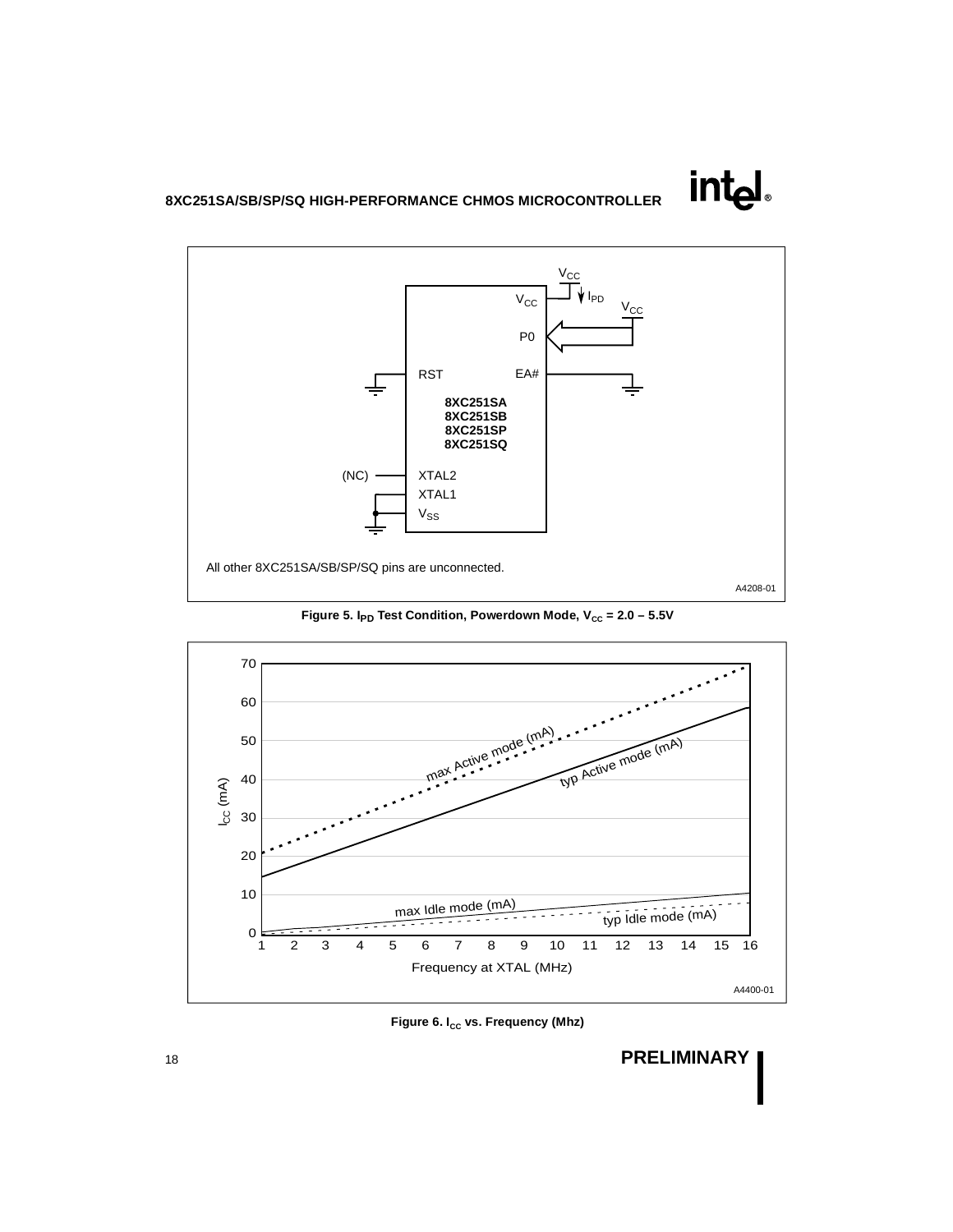### <span id="page-18-0"></span>**5.2 Definition of AC Symbols**

|   | <b>Signals</b> |   | Conditio |
|---|----------------|---|----------|
| A | Address        | Н | High     |
| D | Data In        |   | Low      |
|   | <b>ALE</b>     |   | Valid    |
| Q | Data Out       | X | No Lond  |
| R | RD#/PSEN#      | Z | Floating |
| W | WR#            |   |          |

|   | <b>Signals</b> |   | <b>Conditions</b> |
|---|----------------|---|-------------------|
| Α | Address        | н | High              |
| D | Data In        |   | Low               |
| L | ALE            |   | Valid             |
| Q | Data Out       | x | No Longer Valid   |
| R | RD#/PSEN#      |   | Floating          |

### **5.3 A.C. Characteristics**

Test Conditions: Capacitive load on all pins = 50 pF.

Table 11 lists AC timing parameters for the 8XC251SA/SB/SP/SQ with no wait states. External wait states can be added by extending PSEN#/RD#/WR# and/or by extending ALE. In the table, Notes 3 and 5 mark parameters affected by an ALE wait state, and Notes 4 and 5 mark parameters affected by a PSEN#/RD#/WR# wait state.

Figures [8–](#page-22-0)[10](#page-24-0) show the bus cycles with the timing parameters.

| Symbol                    | <b>Parameter</b>                                   |              | $@$ Max $F_{osc}$ (1) |                                   | F <sub>osc</sub> Variable |            | <b>Units</b> |
|---------------------------|----------------------------------------------------|--------------|-----------------------|-----------------------------------|---------------------------|------------|--------------|
|                           |                                                    | <b>Min</b>   | Max                   | Min                               | <b>Max</b>                |            |              |
| $\mathsf{F}_{\text{osc}}$ | <b>XTAL1 Frequency</b>                             | N/A          | N/A                   | $\mathbf 0$                       | 16                        | <b>MHz</b> |              |
| $T_{\rm osc}$             | $1/F_{\text{osc}}$<br>@ 12 MHz<br>@ 16 MHz         | N/A          | N/A                   | 83.3<br>62.5                      |                           | ns         |              |
| $T_{LHLL}$                | <b>ALE Pulse Width</b><br>@ 12 MHz<br>@ 16 MHz     | 73.3<br>52.5 |                       | $(1+2M)$<br>$T_{\text{osc}} - 10$ |                           | ns<br>(3)  |              |
| $T_{AVLL}$                | Address Valid to ALE Low<br>@ 12 MHz<br>@ 16 MHz   | 58.3<br>37.5 |                       | $(1+2M)$<br>$T_{\text{osc}} - 25$ |                           | ns<br>(3)  |              |
| $T_{LLAX}$                | Address Hold after ALE Low<br>@ 12 MHz<br>@ 16 MHz | 15<br>15     |                       | 15                                |                           | ns         |              |

**Table 11. AC Characteristics**

#### **NOTES:**

1. 16 MHz.

2. Specifications for PSEN# are identical to those for RD#.

3. In the formula, M=Number of wait states (0 or 1) for ALE.

4. In the formula, N=Number of wait states (0,1,2, or 3) for RD#/PSEN#/WR#.

5. "Typical" specifications are untested and not guaranteed.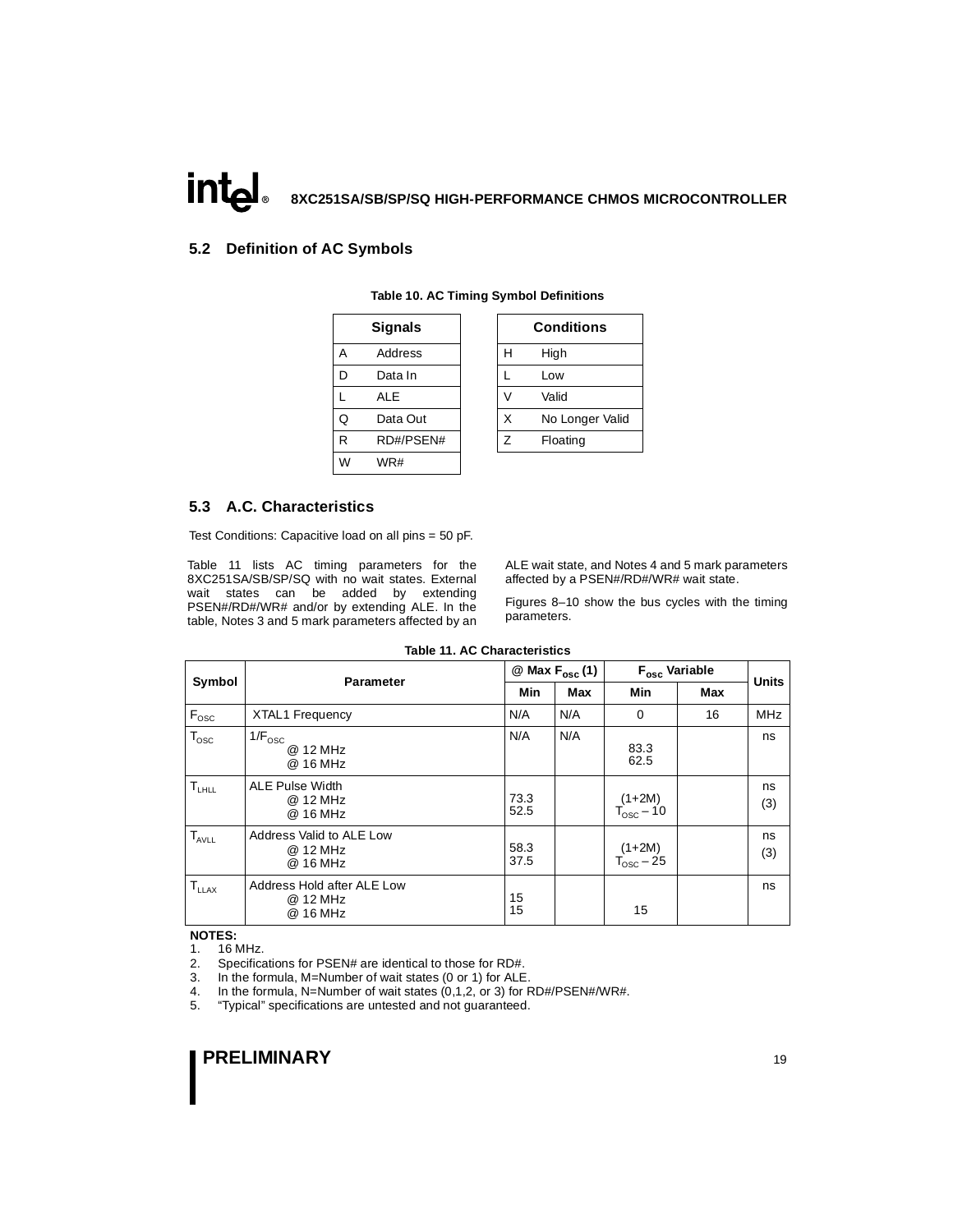|                               | Symbol<br><b>Parameter</b>                                                                              |                                    | @ Max F <sub>osc</sub> (1) | $\mathsf{F}_{\mathsf{osc}}$ Variable |                         | <b>Units</b> |
|-------------------------------|---------------------------------------------------------------------------------------------------------|------------------------------------|----------------------------|--------------------------------------|-------------------------|--------------|
|                               |                                                                                                         | Min                                | Max                        | Min                                  | Max                     |              |
| $T_{RLRH}$ (2)                | RD# or PSEN# Pulse Width<br>@ 12 MHz<br>@ 16 MHz                                                        | 146.6<br>105                       |                            | $2(1+N)$<br>$T_{\text{osc}}$ – 20    |                         | ns<br>(4)    |
| $\mathsf{T}_{\mathsf{WLWH}}$  | WR# Pulse Width<br>@ 12 MHz<br>@ 16 MHz                                                                 | 146.6<br>105                       |                            | $2(1+N)$<br>$T_{\text{osc}}$ – 20    |                         | ns<br>(4)    |
| $T_{LLRL}$ (2)                | ALE Low to RD# or PSEN# Low<br>@ 12 MHz<br>@ 16 MHz                                                     | 58.3<br>37.5                       |                            | $T_{\text{osc}} - 25$                |                         | ns           |
| $T_{LHAX}$                    | ALE High to Address Hold<br>@ 12 MHz<br>@ 16 MHz                                                        | 83.3<br>62.5                       |                            | $(1+2M)T_{\text{osc}}$               |                         | ns<br>(3)    |
| $T_{RLDV}$ (2)                | RD#/PSEN# Low to valid Data/Instruction In<br>@ 12 MHz<br>@ 16 MHz                                      |                                    | 106.6<br>65                |                                      | $2(1+N)$<br>$Tosc - 60$ | ns<br>(4)    |
| $T_{RHDX}(2)$                 | Data/Instruction Hold Time. Occurs after<br>RD#/PSEN# are exerted to $V_{OH}$                           | $\Omega$                           |                            | $\Omega$                             |                         | ns           |
| $T_{RLAZ}$ $(2)$              | RD#/PSEN# Low to Address Float                                                                          | $Typ.=0$<br>(5)                    | 2                          | $Typ. = 0$<br>(5)                    | $\overline{2}$          | ns           |
| $\mathsf{T}_{\mathsf{RHDZ1}}$ | Instruction Float after RD#/PSEN# High<br>commercial @ 12 MHz and 16 MHz<br>express @ 12 MHz and 16 MHz | $Type = 2$<br>5<br>$Typ.=2$<br>(5) | 18<br>10                   | $Typ.=25$<br>$Typ.=25$<br>(5)        | 18<br>10                | ns           |
| $T_{RHDZ2}$                   | Data Float after RD#/PSEN# High<br>@ 12 MHz<br>@ 16 MHz                                                 |                                    | 156.6<br>115               |                                      | $2Tosc - 10$            | ns           |
| $T_{RHLH1}$                   | RD#/PSEN# High to ALE High (Instruction)<br>@ 12 MHz<br>@ 16 MHz                                        | 10<br>10                           |                            | 10                                   |                         | ns           |
| T <sub>RHLH2</sub>            | RD#/PSEN# High to ALE High (Data)<br>@ 12 MHz<br>@ 16 MHz                                               | 156.6<br>115                       |                            | $2T_{\text{osc}}$ - 10               |                         | ns           |
| $T_{WHLH}$                    | WR# High to ALE High<br>@ 12 MHz<br>@ 16 MHz                                                            | 171.6<br>130                       |                            | $2T_{osc} + 5$                       |                         | ns           |

**Table 11. AC Characteristics (Continued)**

### **NOTES:**

- 1. 16 MHz.
- 2. Specifications for PSEN# are identical to those for RD#.
- 3. In the formula, M=Number of wait states (0 or 1) for ALE.
- 4. In the formula, N=Number of wait states (0,1,2, or 3) for RD#/PSEN#/WR#.
- 5. "Typical" specifications are untested and not guaranteed.

# <sup>20</sup> **PRELIMINARY**

**intel**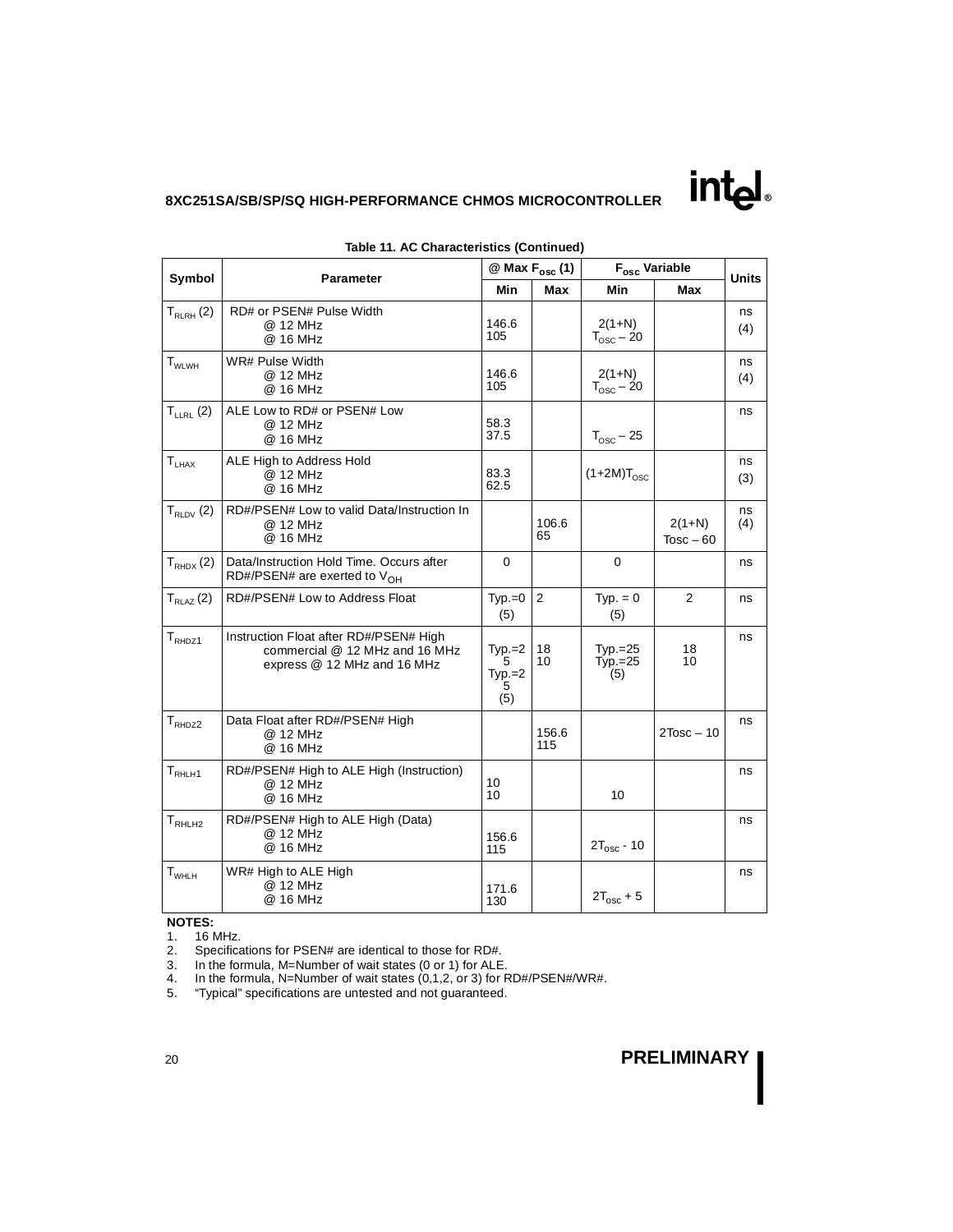|                               | <b>Parameter</b>                                                        | $\omega$ Max $F_{osc}$ (1) |              | F <sub>osc</sub> Variable         |                                     | <b>Units</b> |
|-------------------------------|-------------------------------------------------------------------------|----------------------------|--------------|-----------------------------------|-------------------------------------|--------------|
| Symbol                        |                                                                         | Min                        | <b>Max</b>   | <b>Min</b>                        | Max                                 |              |
| $T_{AVDY1}$                   | Address (P0) Valid to Valid Data/Instruction In<br>@ 12 MHz<br>@ 16 MHz |                            | 243.2<br>160 |                                   | $4(1+M/2)$<br>$T_{\text{osc}}$ – 90 | ns<br>(3)    |
| $T_{AVDV2}$                   | Address (P2) Valid to Valid Data/Instruction In<br>@ 12 MHz<br>@ 16 MHz |                            | 268.2<br>185 |                                   | $4(1+M/2)$<br>$T_{\text{osc}}$ – 65 | ns<br>(3)    |
| $T_{AVDV3}$                   | Address (P0) Valid to Valid Instruction In<br>@ 12 MHz<br>@ 16 MHz      |                            | 116.6<br>75  |                                   | $2T_{\text{osc}} - 50$              | ns           |
| $T_{AVRL}(2)$                 | Address Valid to RD#/PSEN# Low<br>@ 12 MHz<br>@ 16 MHz                  | 121.6<br>80                |              | $2(1+M)$<br>$T_{\text{osc}} - 45$ |                                     | ns<br>(3)    |
| $T_{AVWL1}$                   | Address (P0) Valid to WR# Low<br>@ 12 MHz<br>@ 16 MHz                   | 126.6<br>85                |              | $2(1+M)$<br>$T_{\text{osc}} - 40$ |                                     | ns<br>(3)    |
| $\mathsf{T}_{\mathsf{AVWL2}}$ | Address (P2) Valid to WR# Low<br>@ 12 MHz<br>@ 16 MHz                   | 146.6<br>105               |              | $2(1+M)$<br>$T_{\text{osc}}$ – 20 |                                     | ns<br>(3)    |
| $\mathsf{T}_{\mathsf{WHOX}}$  | Data Hold after WR# High<br>@ 12 MHz<br>@ 16 MHz                        | 63.3<br>42.5               |              | $T_{\text{osc}}$ – 20             |                                     | ns           |
| $T_{\text{QVWH}}$             | Data Valid to WR# High<br>@ 12 MHz<br>@ 16 MHz                          | 138.6<br>97                |              | $2(1+N)$<br>$T_{\text{osc}} - 28$ |                                     | ns<br>(4)    |
| $T_{WHAX}$                    | WR# High to Address Hold<br>@ 12 MHz<br>@ 16 MHz                        | 156.6<br>115               |              | $2T_{\text{osc}}$ – 10            |                                     | ns           |

**Table 11. AC Characteristics (Continued)**

#### **NOTES:**

1. 16 MHz.

2. Specifications for PSEN# are identical to those for RD#.

3. In the formula, M=Number of wait states (0 or 1) for ALE.

4. In the formula, N=Number of wait states (0,1,2, or 3) for RD#/PSEN#/WR#.

5. "Typical" specifications are untested and not guaranteed.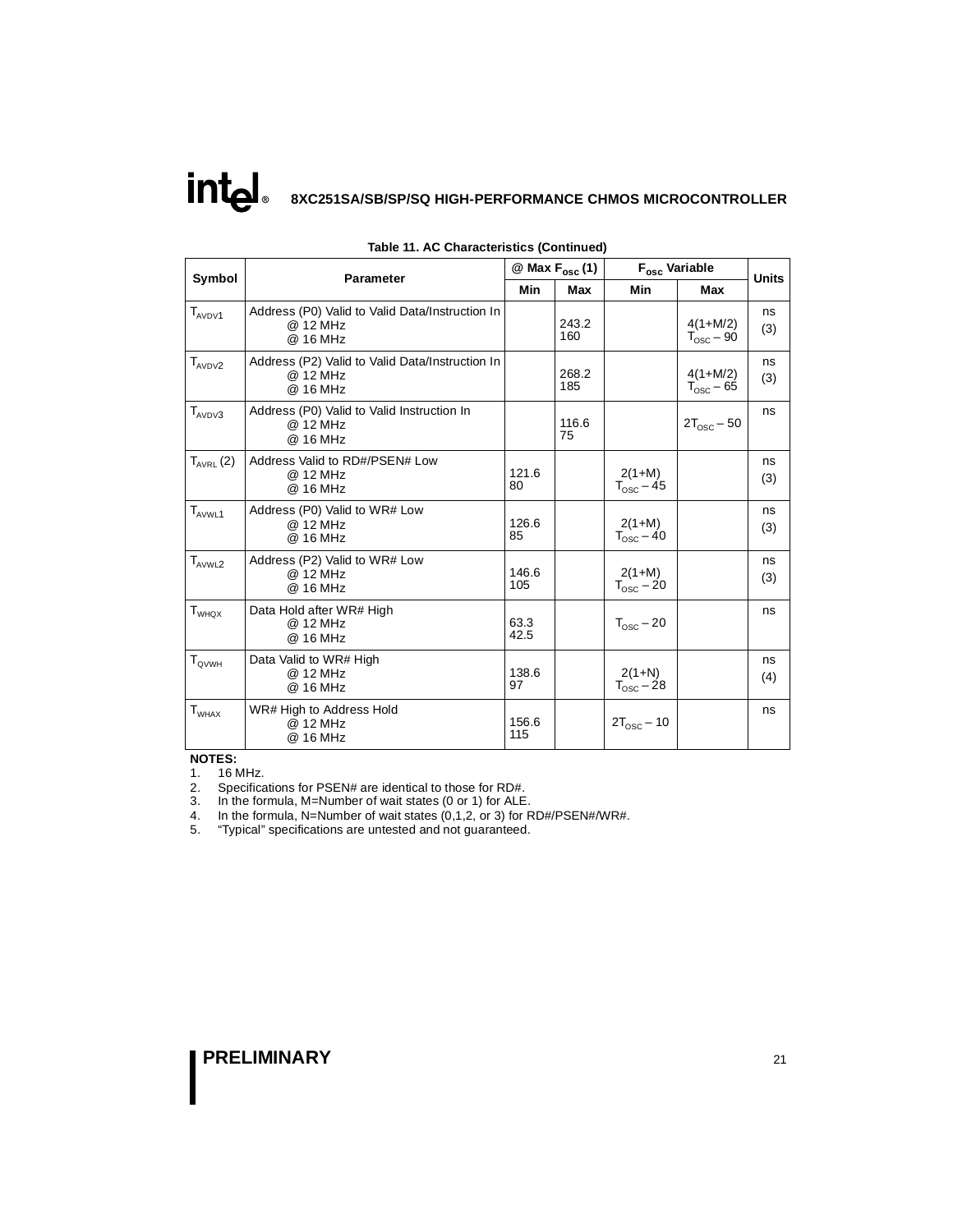**intel** 

### **5.3.1 EXTERNAL BUS CYCLES, NONPAGE MODE**



**Figure 7. External Bus Cycle: Code Fetch (Nonpage Mode)**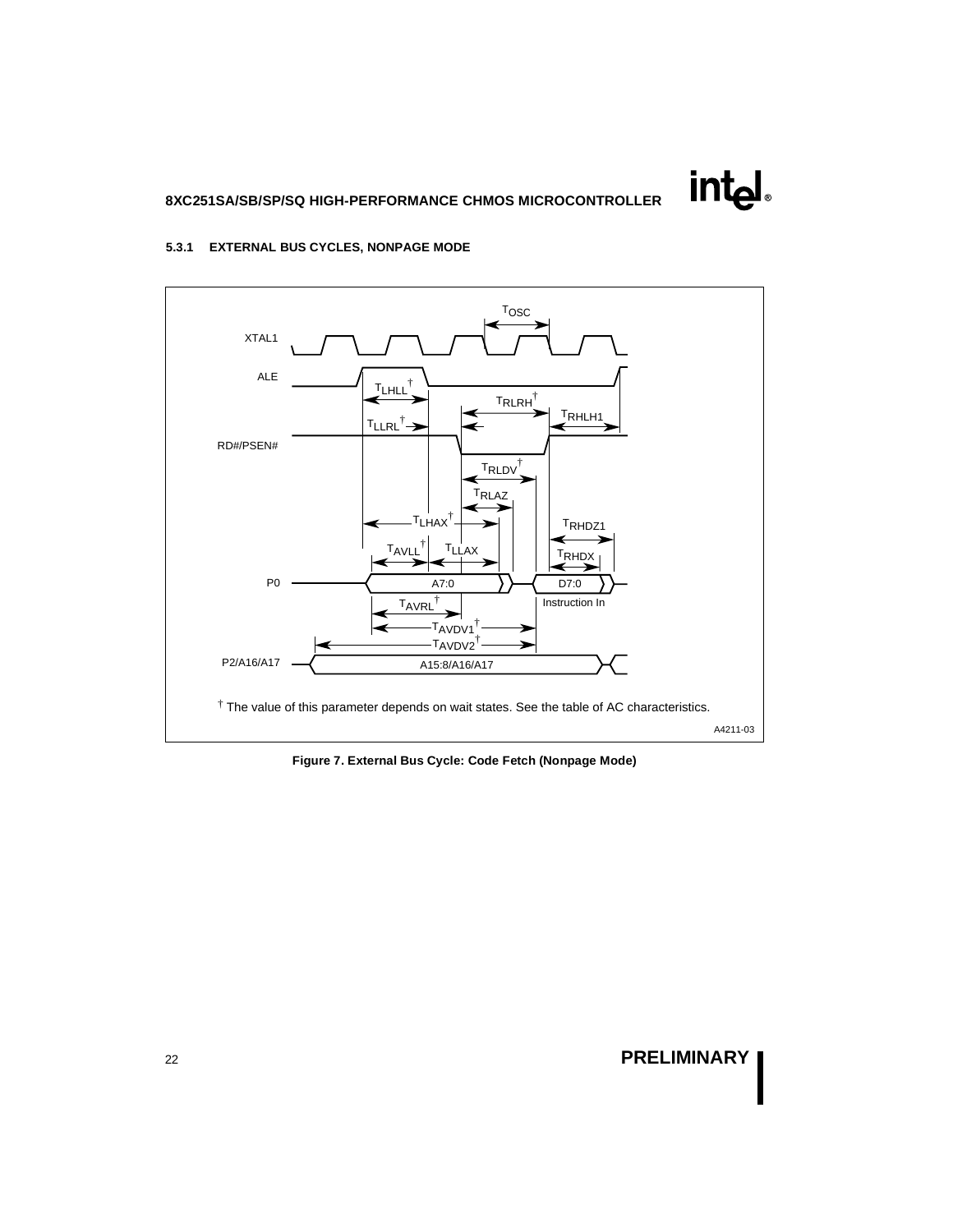# <span id="page-22-0"></span>**intal 8XC251SA/SB/SP/SQ HIGH-PERFORMANCE CHMOS MICROCONTROLLER**



**Figure 8. External Bus Cycle: Data Read (Nonpage Mode)**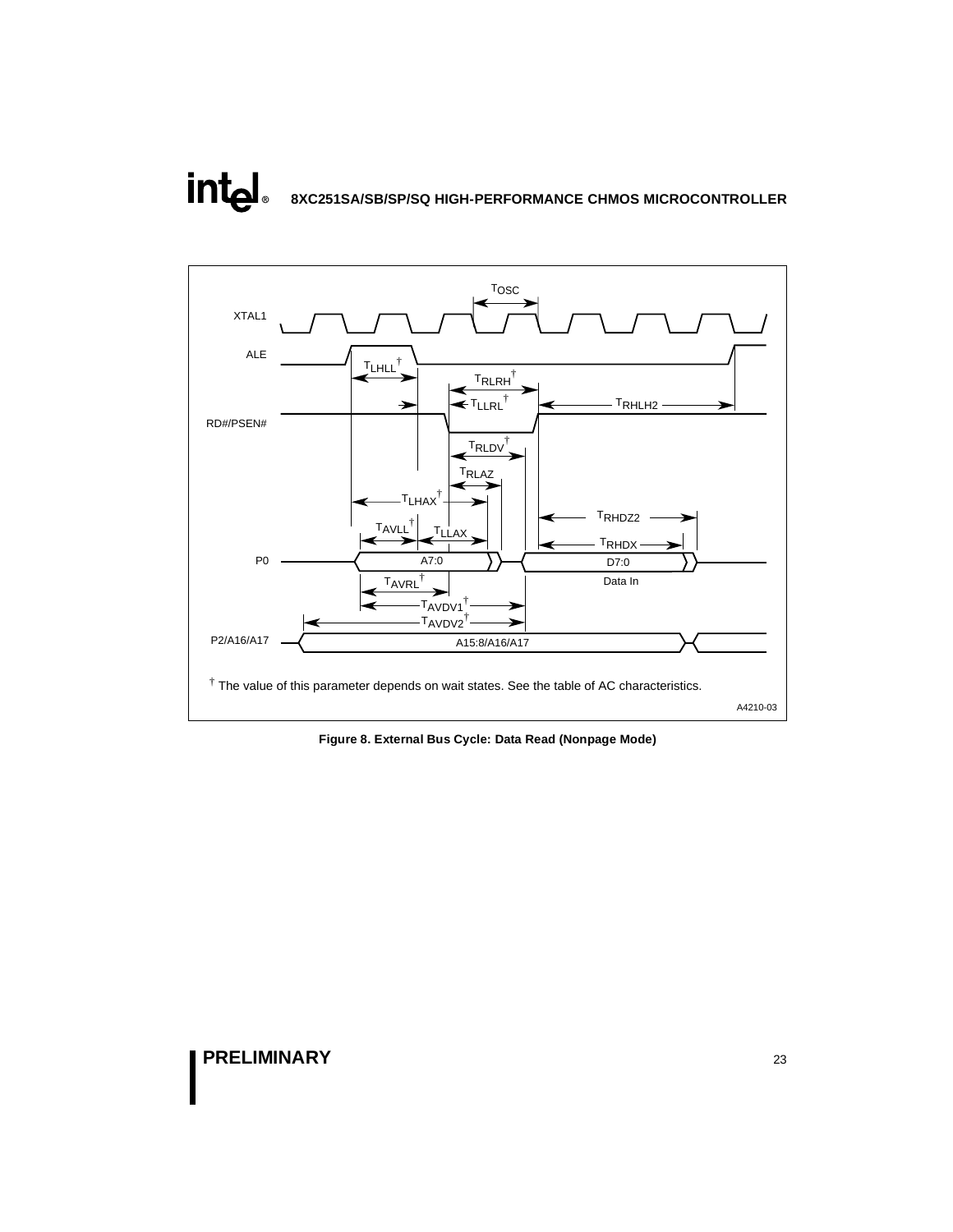

**Figure 9. External Bus Cycle: Data Write (Nonpage Mode)** 

# <sup>24</sup> **PRELIMINARY**

**intal**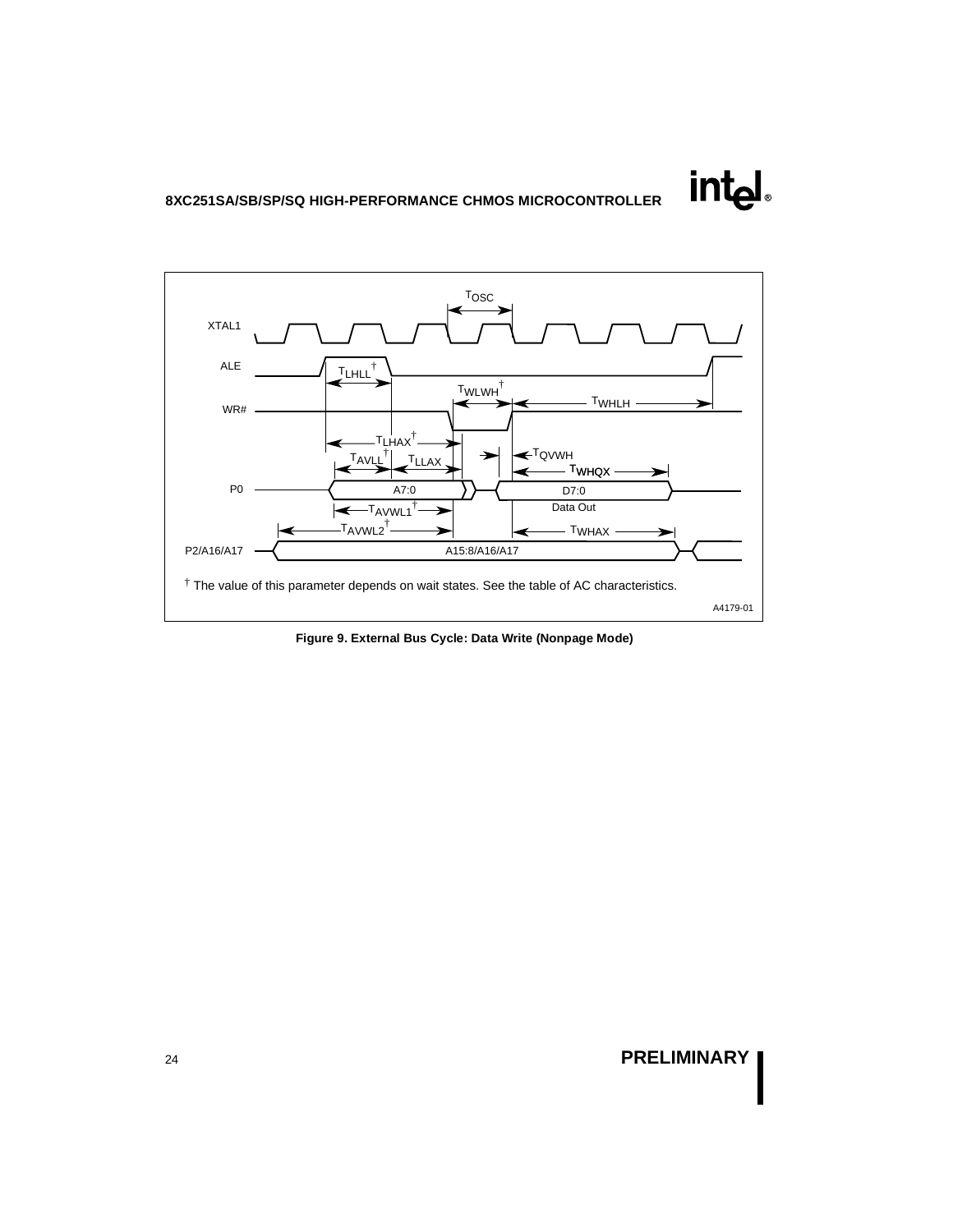# <span id="page-24-0"></span>intه**l 8XC251SA/SB/SP/SQ HIGH-PERFORMANCE CHMOS MICROCONTROLLER**

### **5.3.2 EXTERNAL BUS CYCLES, PAGE MODE**



**Figure 10. External Bus Cycle: Code Fetch (Page Mode)**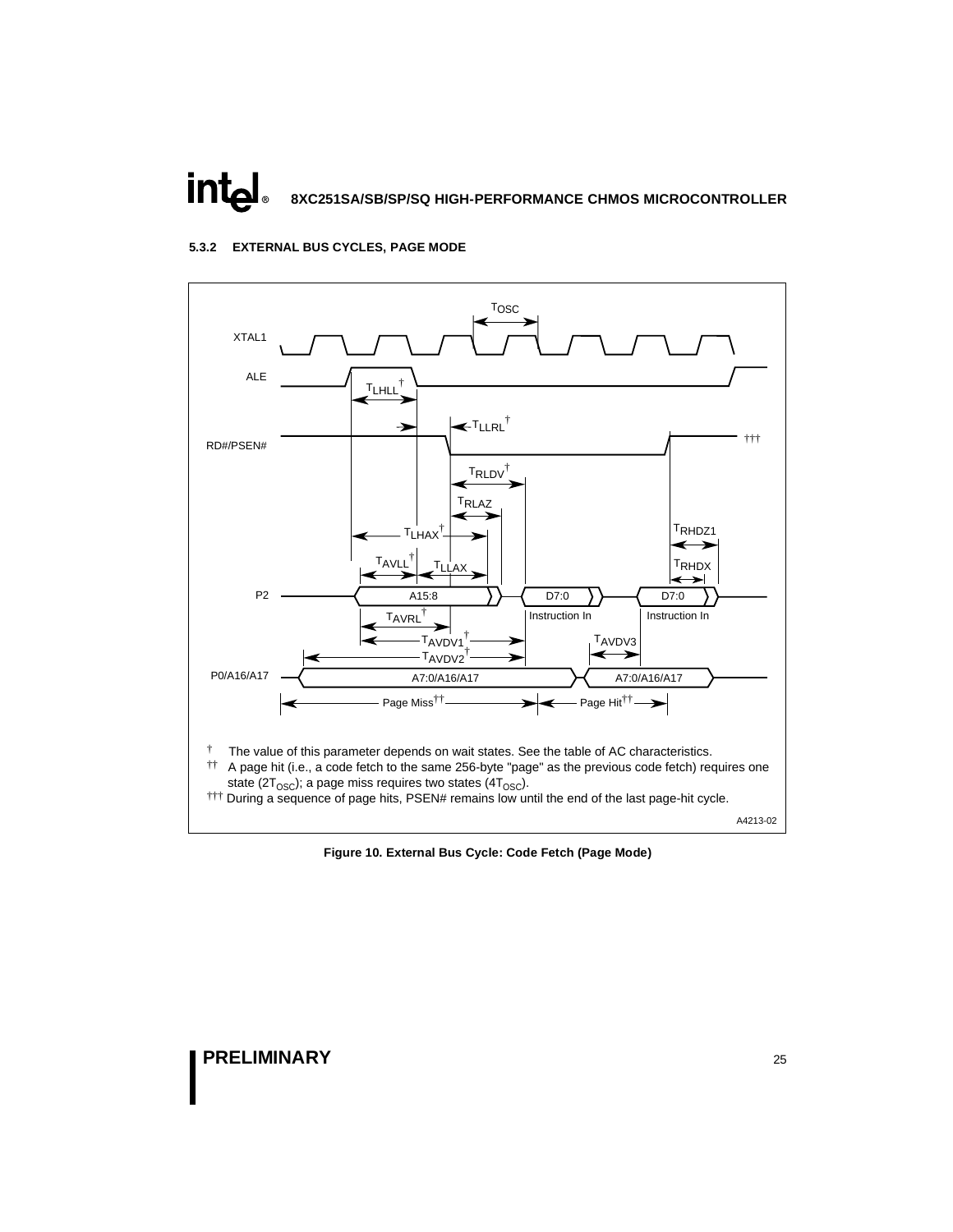

**Figure 11. External Bus Cycle: Data Read (Page Mode)** 

# <sup>26</sup> **PRELIMINARY**

**intal**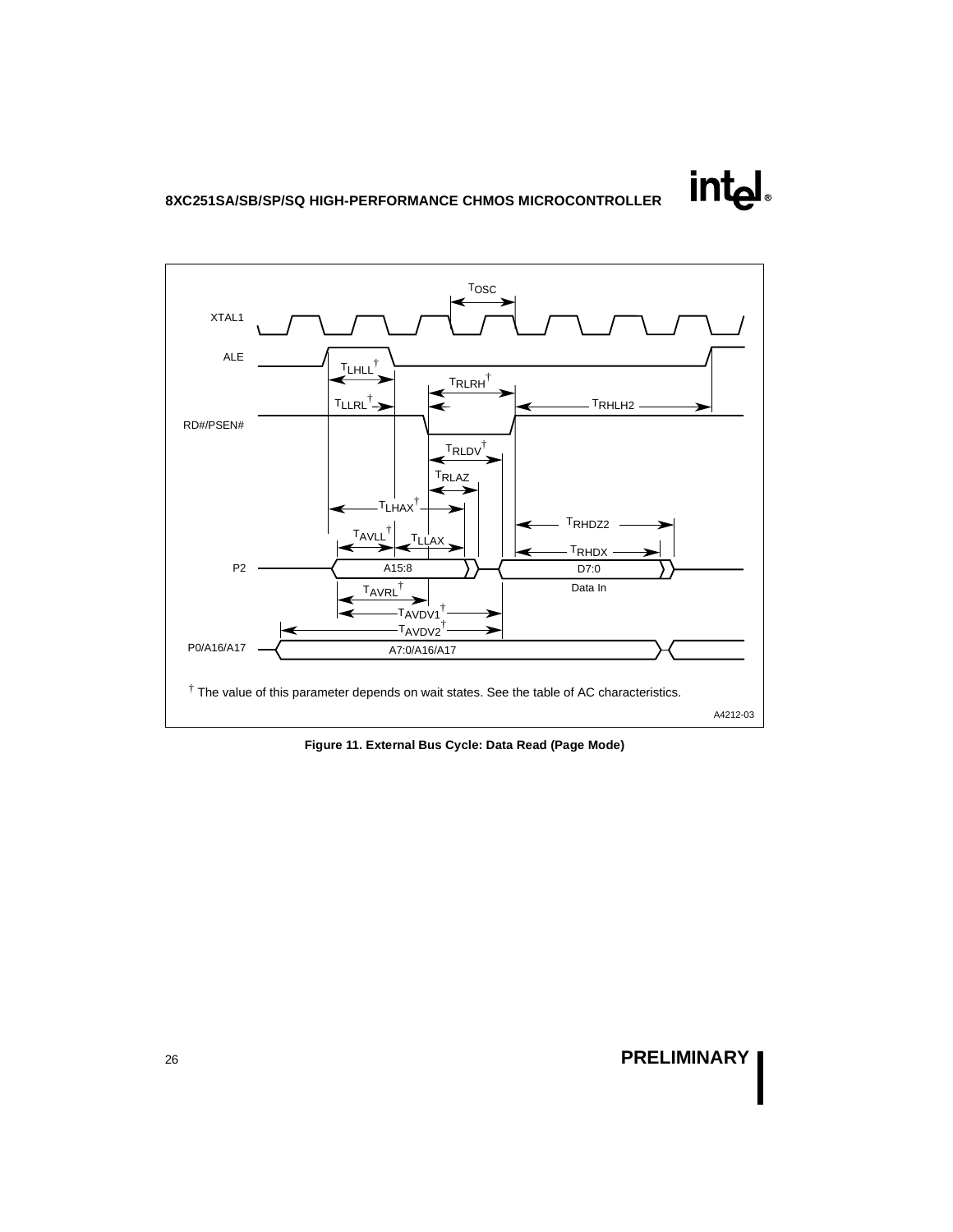# int<sub>el</sub> **8XC251SA/SB/SP/SQ HIGH-PERFORMANCE CHMOS MICROCONTROLLER**



**Figure 12. External Bus Cycle: Data Write (Page Mode)**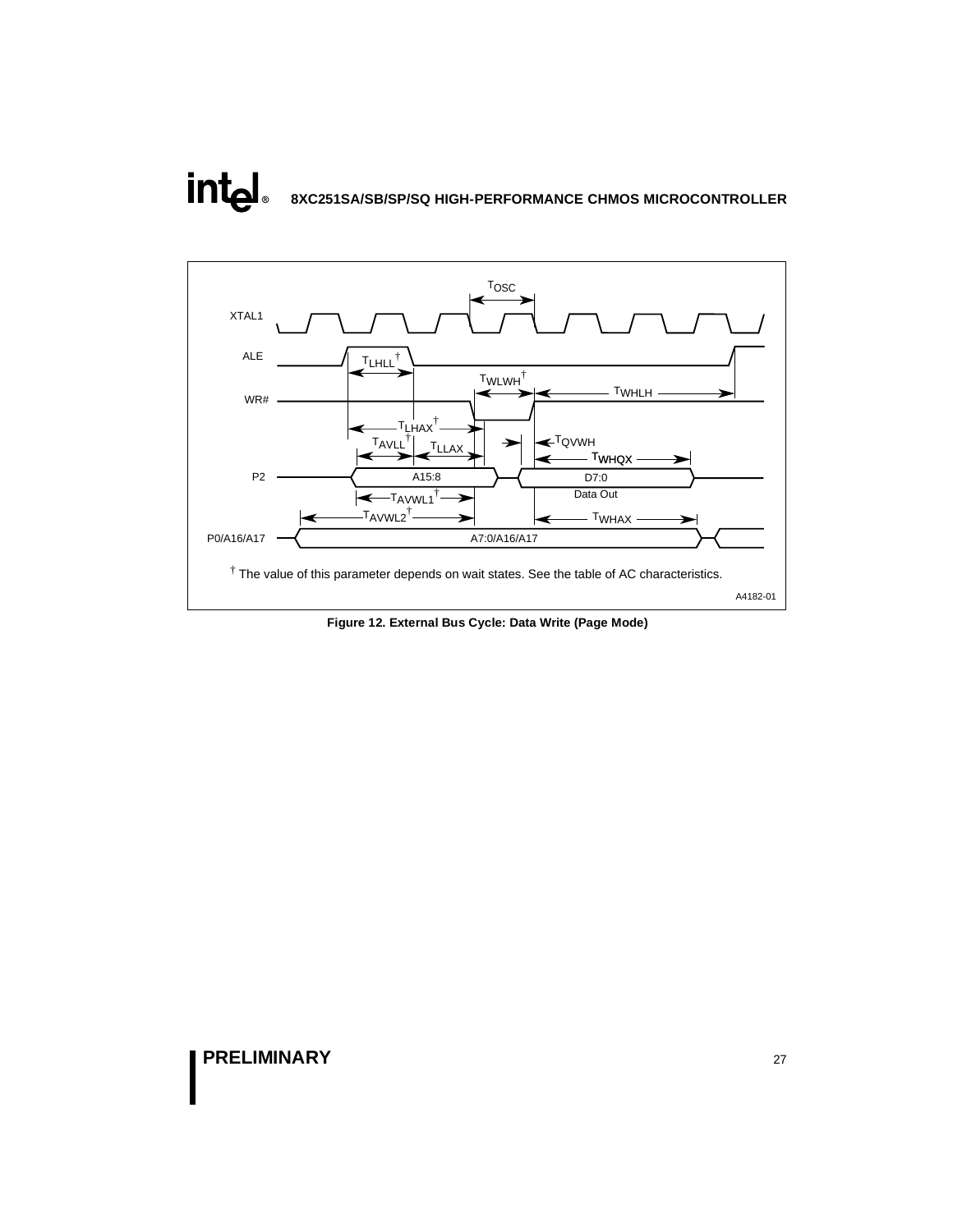#### **5.3.3 DEFINITION OF REAL-TIME WAIT SYMBOLS**

| <b>Signals</b> |   | Condi |
|----------------|---|-------|
| Address        |   | Low   |
| Data           | X | Hold  |
| <b>WCLK</b>    |   | Setup |
| WAIT#          |   |       |
| WR#            |   |       |
| RD#/PSEN#      |   |       |
|                |   |       |

| Signals     |  | <b>Conditions</b> |
|-------------|--|-------------------|
| Address     |  | Low               |
| Data        |  | Hold              |
| <b>WCLK</b> |  | Setup             |
|             |  |                   |

# **Table 12. Real-time Wait Timing Symbol Definitions**

#### **5.3.4 EXTERNAL BUS CYCLES, REAL-TIME WAIT STATES**



**Figure 13. External Bus Cycle: Code Fetch/Data Read (Nonpage Mode)**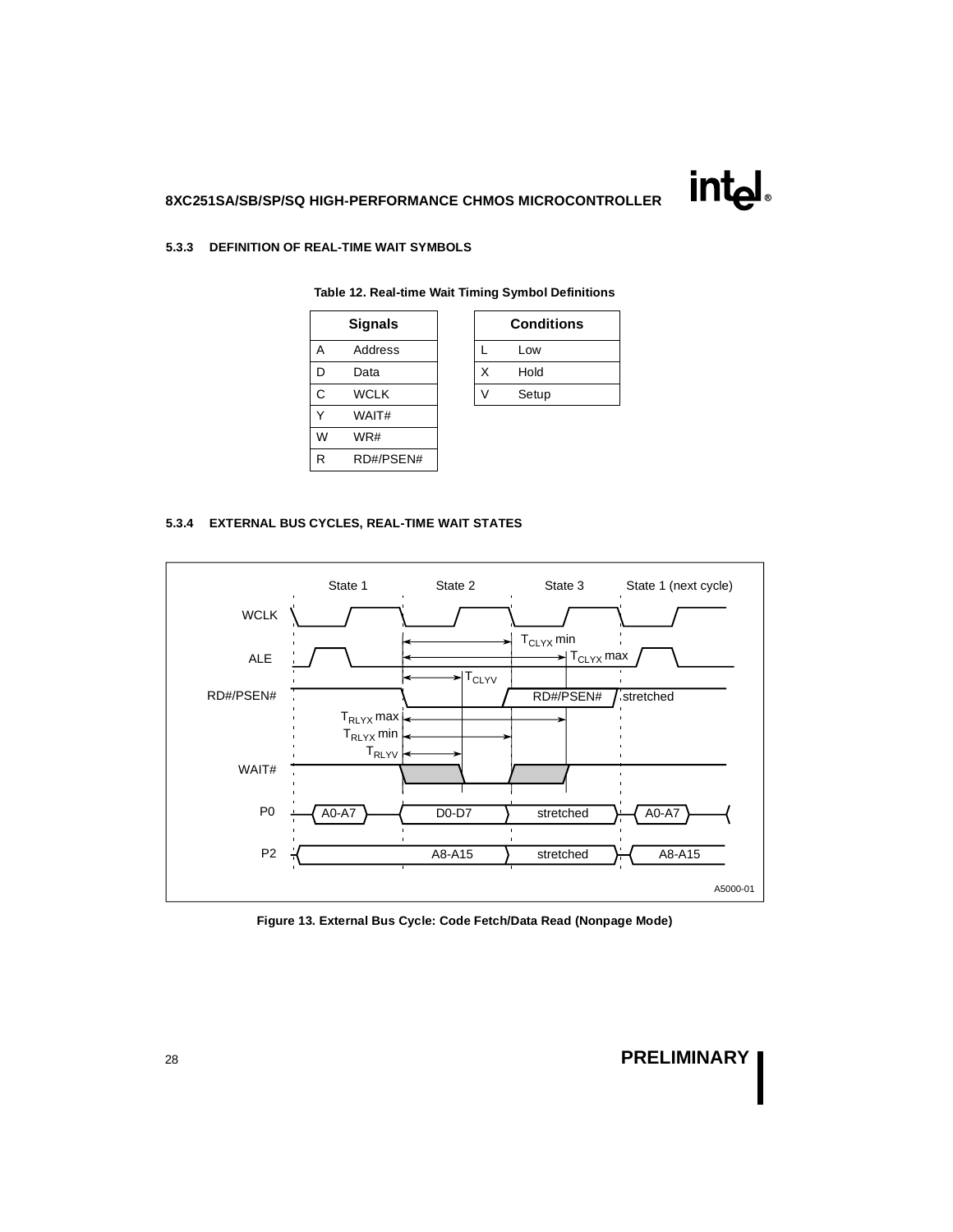# **intal 8XC251SA/SB/SP/SQ HIGH-PERFORMANCE CHMOS MICROCONTROLLER**



**Figure 14. External Bus Cycle: Data Write (Nonpage Mode)** 



**Figure 15. External Bus Cycle: Code Fetch/Data Read (Page Mode)**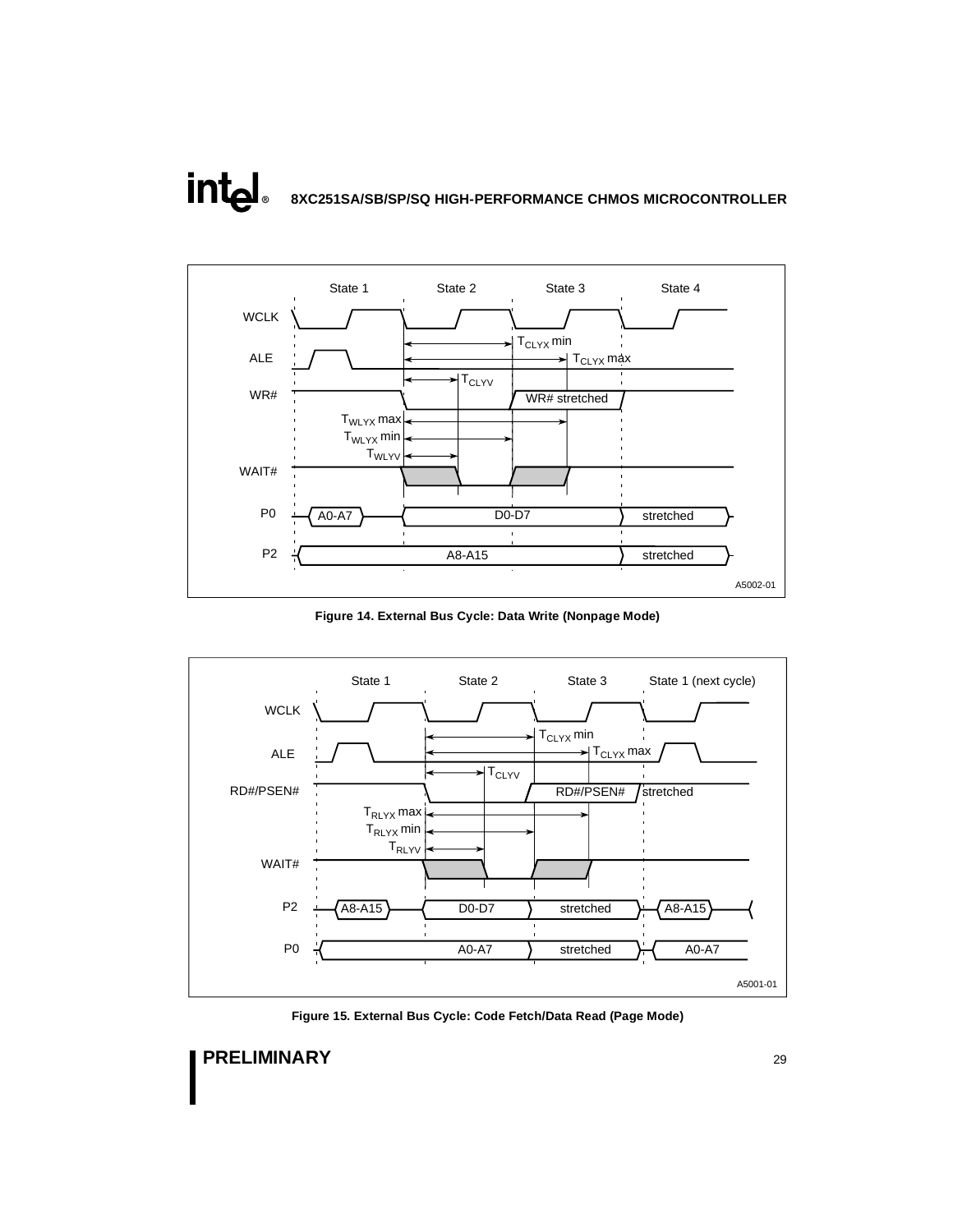

**Figure 16. External Bus Cycle: Data Write (Page Mode)** 

|  | Table 13. Real-time Wait AC Timing |  |  |  |
|--|------------------------------------|--|--|--|
|--|------------------------------------|--|--|--|

| Symbol                           | <b>Parameter</b>               | Min                      | Max                         | <b>Units</b> |
|----------------------------------|--------------------------------|--------------------------|-----------------------------|--------------|
| $T_{CLYV}$                       | Wait Clock Low to Wait Set-up  | 0                        | $T_{\text{osc}}$ – 20       | ns           |
| $\mathsf{T}_{\textnormal{CLYX}}$ | Wait Hold after Wait Clock Low | $(2W)T_{\text{osc}} + 5$ | $(1+2W)T_{\text{osc}} - 20$ | ns           |
| $\mathsf{T}_{\mathsf{RLYV}}$     | PSEN#/RD# Low to Wait Set-up   | 0                        | $T_{\text{osc}}$ – 20       | ns           |
| $\mathsf{T}_{\mathsf{RLYX}}$     | Wait Hold after PSEN#/RD# Low  | $(2W)T_{\text{osc}} + 5$ | $(1+2W)T_{\rm osc}$ – 20    | ns           |
| $\mathsf{T}_{\mathsf{WLYV}}$     | WR# Low to Wait Set-up         | 0                        | $T_{\text{osc}}$ – 20       | ns           |
| $\mathsf{T}_{\mathsf{WLYX}}$     | Wait Hold after WR# Low        | $(2W)T_{\text{osc}} + 5$ | $(1+2W)T_{\rm osc}$ – 20    | ns           |

# <sup>30</sup> **PRELIMINARY**

int<sub>el</sub>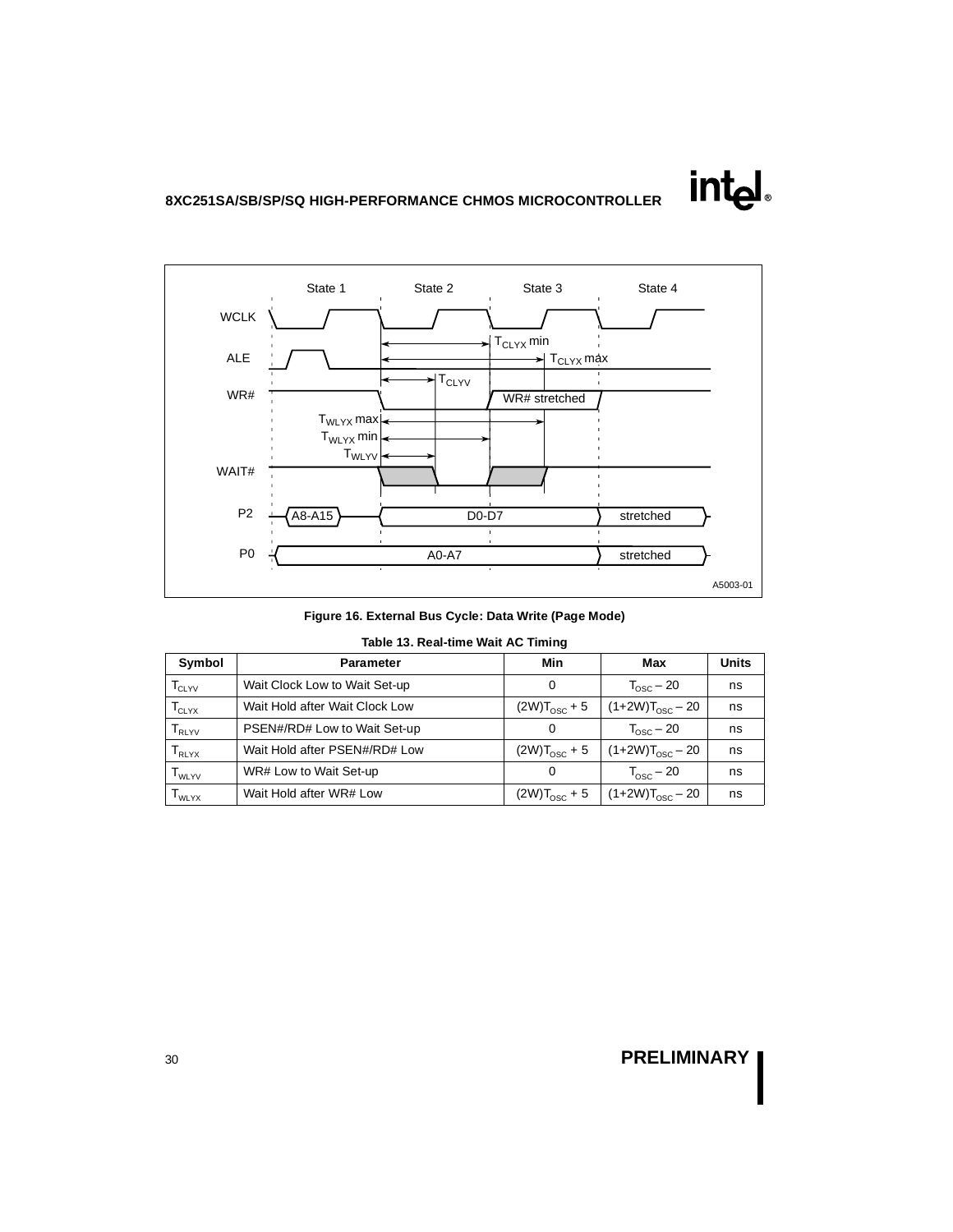### **5.4 AC Characteristics — Serial Port, Shift Register Mode**

| Symbol                       | <b>Parameter</b>                         | Min                      | Max                   | <b>Units</b> |
|------------------------------|------------------------------------------|--------------------------|-----------------------|--------------|
| $\mathsf{T}_{\mathsf{XLXL}}$ | Serial Port Clock Cycle Time             | $12T_{\text{osc}}$       |                       | ns           |
| Т <sub>оvsн</sub>            | Output Data Setup to Clock Rising Edge   | $10T_{\text{osc}} - 133$ |                       | ns           |
| <b>XHOX</b>                  | Output Data hold after Clock Rising Edge | $2T_{\text{osc}} - 117$  |                       | ns           |
| XHDX                         | Input Data Hold after Clock Rising Edge  |                          |                       | ns           |
| $I_{XHDV}$                   | Clock Rising Edge to Input Data Valid    |                          | $10T_{\rm osc}$ – 133 | ns           |

**Table 14. Serial Port Timing — Shift Register Mode** 



**Figure 17. Serial Port Waveform — Shift Register Mode** 

### **5.5 External Clock Drive**

#### **Table 15. External Clock Drive**

| Symbol                       | <b>Parameter</b>                         | Min | Max | <b>Units</b> |
|------------------------------|------------------------------------------|-----|-----|--------------|
| $1/T_{CLCL}$                 | Oscillator Frequency (F <sub>OSC</sub> ) |     | 16  | <b>MHz</b>   |
| $\mathsf{T}_{\mathsf{CHCX}}$ | High Time                                | 20  |     | ns           |
| $\mathsf{T}_{\texttt{CLCX}}$ | Low Time                                 | 20  |     | ns           |
| $\mathsf{T}_{\mathsf{CLCH}}$ | <b>Rise Time</b>                         |     | 10  | ns           |
| I <sub>CHCL</sub>            | <b>Fall Time</b>                         |     | 10  | ns           |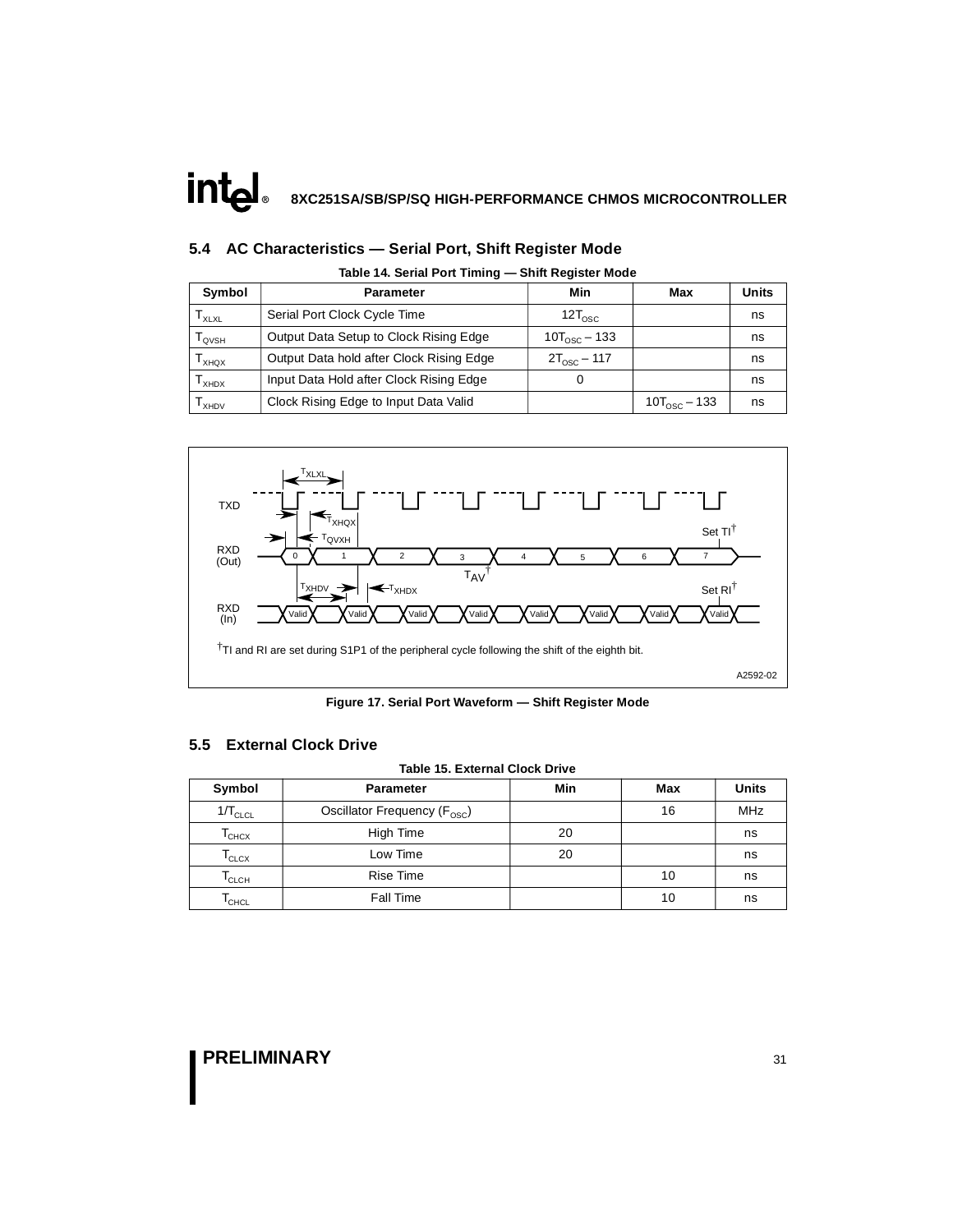

**Figure 18. External Clock Drive Waveforms** 



**Figure 19. AC Testing Input, Output Waveforms** 



**Figure 20. Float Waveforms**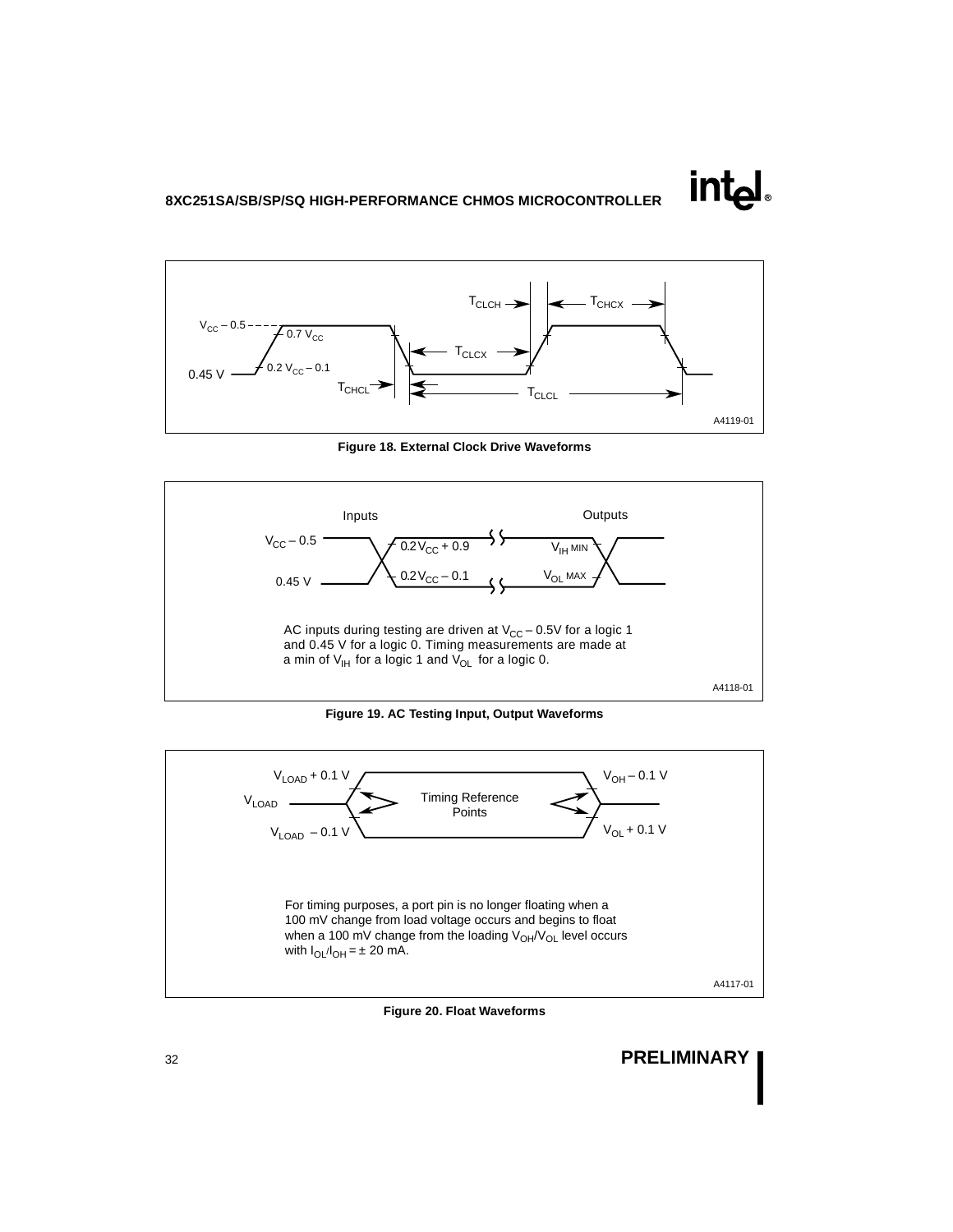

### **6.0 THERMAL CHARACTERISTICS**

All thermal impedance data is approximate for static air conditions at 1 watt of power dissipation. Values change depending on operating conditions and application requirements. The Intel Packaging Handbook (order number 240800) describes Intel's thermal impedance test methodology.

|  |  | Table 16. Thermal Characteristics |
|--|--|-----------------------------------|
|--|--|-----------------------------------|

| Package Type       | ∪.lA               | $\theta_{\rm JC}$ |
|--------------------|--------------------|-------------------|
| 44-pin PLCC        | $46^{\circ}$ C/W   | $16^{\circ}$ C/W  |
| 40-pin PDIP        | $45^{\circ}$ C/W   | $16^{\circ}$ C/W  |
| 40-pin Ceramic DIP | $30.5^{\circ}$ C/W | $10^{\circ}$ C/W  |

### **7.0 NONVOLATILE MEMORY PROGRAMMING AND VERIFICATION CHARACTERISTICS**

### **7.1 Definition of Nonvolatile Memory Symbols**

|   | <b>Signals</b> |   | Conditio |
|---|----------------|---|----------|
| Α | Address        | н | High     |
| D | Data In        |   | Low      |
| Q | Data Out       |   | Valid    |
| S | Supply         | X | No Long  |
| G | PROG#          | Z | Floating |
| E | Enable         |   |          |

| <b>Signals</b> |          | <b>Conditions</b> |                 |  |
|----------------|----------|-------------------|-----------------|--|
| А              | Address  | Н                 | High            |  |
| D              | Data In  |                   | Low             |  |
| Q              | Data Out |                   | Valid           |  |
| S              | Supply   | X                 | No Longer Valid |  |
| G              | PROG#    | 7                 | Floating        |  |

#### **Table 17. Nonvolatile Memory Timing Symbol Definitions**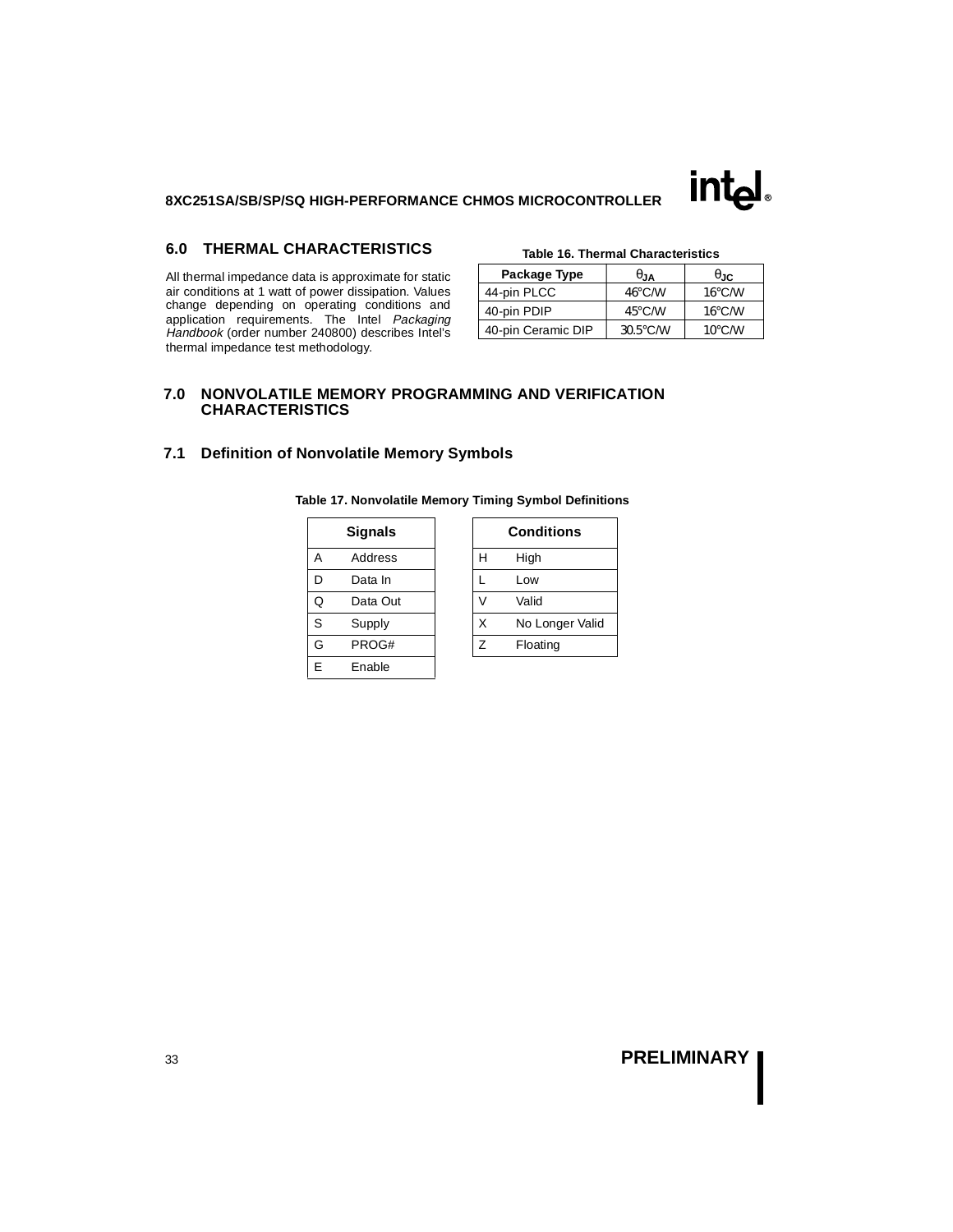

### **7.2 Programming and Verification Timing for Nonvolatile Memory**

**Figure 21. Timing for Programming and Verification of Nonvolatile Memory** 

| Symbol                                       | <b>Definition</b>                  | -, - 00<br>Min      | Max  | <b>Units</b> |
|----------------------------------------------|------------------------------------|---------------------|------|--------------|
| $V_{PP}$                                     | Programming Supply Voltage         | 12.5                | 13.5 | D.C. Volts   |
| $I_{PP}$                                     | <b>Programming Supply Current</b>  |                     | 75   | mA           |
| $F_{\rm osc}$                                | Oscillator Frequency               | 4.0                 | 6.0  | <b>MHz</b>   |
| $T_{AVGL}$                                   | Address Setup to PROG# Low         | $48$ T $_{\rm osc}$ |      |              |
| $T_{GHAX}$                                   | Address Hold after PROG#           | $48T_{\rm OSC}$     |      |              |
| ${\mathsf T}_{\operatorname{\mathsf{DVGL}}}$ | Data Setup to PROG# Low            | $48T_{\rm OSC}$     |      |              |
| ${\tt T}_{\scriptscriptstyle \textsf{GHDX}}$ | Data Hold after PROG#              | $48T_{\rm OSC}$     |      |              |
| $\mathsf{T}_{\mathsf{EHSH}}$                 | ENABLE High to $V_{\text{pp}}$     | $48$ T $_{\rm OSC}$ |      |              |
| $\mathsf{T}_{\mathsf{SHGL}}$                 | V <sub>PP</sub> Setup to PROG# Low | 10                  |      | μs           |
| ${\tt T}_{\tt GHSL}$                         | V <sub>pp</sub> Hold after PROG#   | 10                  |      | μs           |
| ${\tt T}_{\scriptscriptstyle \sf GLGH}$      | PROG# Width                        | 90                  | 110  | μs           |

| Table 18. Nonvolatile Memory Programming and Verification Characteristics at  |
|-------------------------------------------------------------------------------|
| $T_{\text{A}}$ = 21 – 27 °C, V <sub>cc</sub> = 5 V, and V <sub>ss</sub> = 0 V |

# <sup>34</sup> **PRELIMINARY**

**intel**